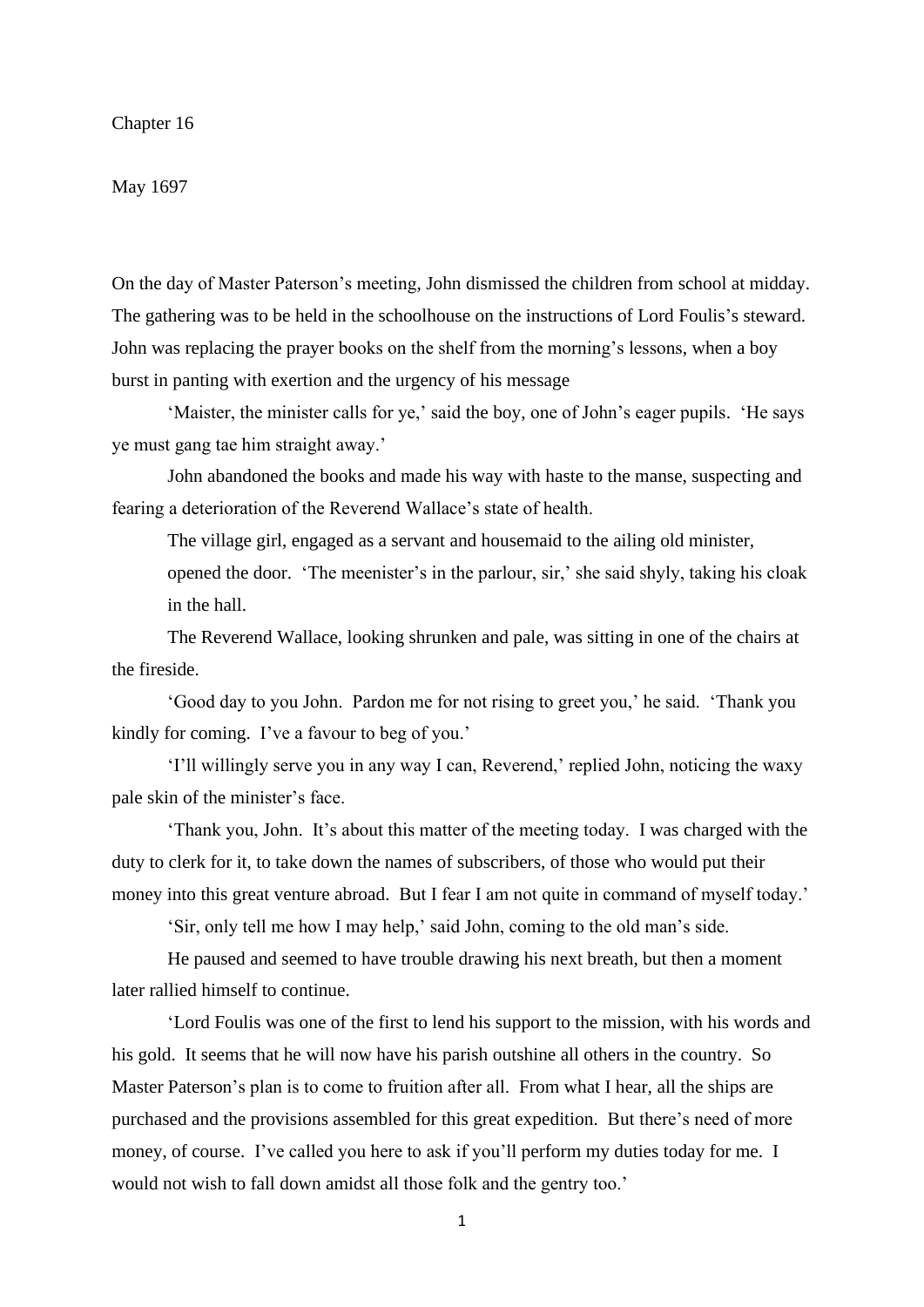'I'll gladly perform the duty, Reverend Wallace. But is there something I can do to relieve you, to revive you?' said John concerned at the frailty of his mentor and friend.

'John, there is nothing you can do, for it is merely age that afflicts me. No, you have served me abundantly well. I could ask for no one more dedicated or virtuous than you. Here, listen to me. I'm havering on, and not giving you my instructions,' he said, with a chuckle. 'Master Paterson travelled down from Edinburgh yesterday to convene this assembly with Lord Foulis, so it appears that even this small part of the country is to be fleeced as well.'

'But surely most people in the parish have little enough as it is, and nothing to spare,' said John.

'Aye, that's true of the cottars, but there are thrifty husbandmen with a little put by, I'm sure and I fear that the lure of wealth and prosperity makes fools of us all, rich and poor.'

He paused again looking at John as though struck with inspiration. 'I suppose you'll not take a wee dram with me?' he asked, at which John shook his head and smiling rose to find the bottle and a glass for the minister.

The first to arrive in the schoolhouse was Lord Foulis's steward who greeted John and after surveying the interior of the schoolhouse, sniffed his approval. He carried a large ledger in his hand, which he thumped down on the schoolmaster's desk. He also brought a metal box with a lock.

'Master Wyllie, I believe that you are to take charge of this,' he said, opening the book and turning the pages containing the lists of all those who had subscribed so far. 'Would you make your entries here, please.'

Next came Master William Paterson himself, his wife and the faithful Susan. William Paterson was a heavy-faced man with a periwig, dark-coated and serious, purposeful in his gestures and bearing. The steward left John immediately and went to greet hm. When Mistress Paterson saw John, her red face broke into a smile and she raised her hand in greeting, taking her husband's arm to catch his attention, though he was in deep conversation with the steward.

John thought that he ought to present himself, if only to explain the reason for his substitute role. To his surprise, however, William Paterson concluded his remarks to the steward, crossed the floor towards John with a brisk stride, his wife and Susan following behind.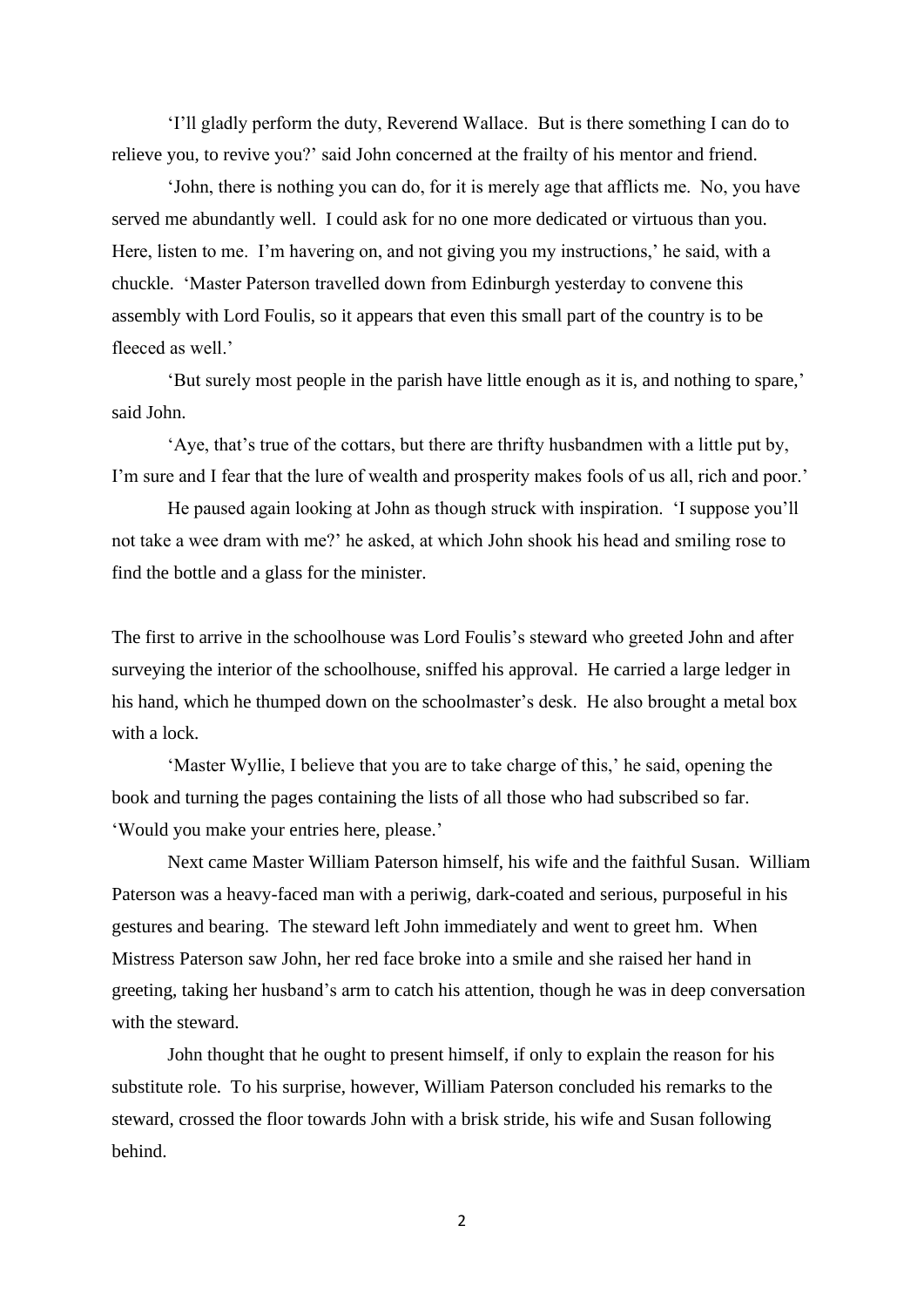'You must be the schoolmaster, I assume,' he said, offering his hand. John noticed the man's sharp and penetrating gaze, his eyes alight with energy. 'I have heard much about you from my wife, about your excellent work with the parish children. May I commend you.'

John was taken aback by this unexpected praise and noticed that Mistress Paterson was smiling broadly at him as she stood beside her husband. Susan's face was concealed by a veil which she wore to protect herself from the eyes of strangers, so he could not read her expression.

'Master Paterson, it is most generous of you to say, but the privilege is mine, for I have heard much of your enterprises and the promises they hold.'

William Paterson nodded with a curt smile of acknowledgement. 'And may I persuade you then to subscribe, Master Wyllie?' he said.

John was saved from the embarrassment of admitting to his lack of funds by the arrival of Lord Foulis, a small but upright figure with an expression of haughty expectancy. His appearance instantly drew the attention and required the presence of his steward and the Patersons. Susan curtsied to John without a word and followed her mistress. John turned again to the book on the desk and took a penknife to one of the quills as he waited for the proceedings to begin.

The schoolroom was filling up rapidly, with many from the parish known to John and others besides. The miller came in with his son, some of the more prosperous farmers, some elders of the kirk and then a group of cottars. There were also some women with their husbands or widows on their own. John saw that even the Jamiesons had arrived. Alexander Jamieson held Willie under his arm, the child's arms and legs flailing in his efforts to escape the grip of his father. Mary and Mistress Jamieson followed. Some in the assembly looked with scowls of disapproval at Willie's antics, though others smiled, having heard no doubt of the boy's unlikely talent and potential fame. Alexander Jamieson lowered Willie to the floor but no sooner had he done so, than Willie's eyes darted about like those of a cornered rabbit, and then seeing John, he scampered towards him and cowered at his feet, concealing himself behind the desk. Mary and her father made to come after him, but John stooped down and spoke quietly to the crouching child.

'Come Willie, can you hold these quills for me?' he said, hoping that the boy would not shout or scream as he sometimes did when troubled. John held out four feathered quills to the boy which he grabbed quickly and held in his fist.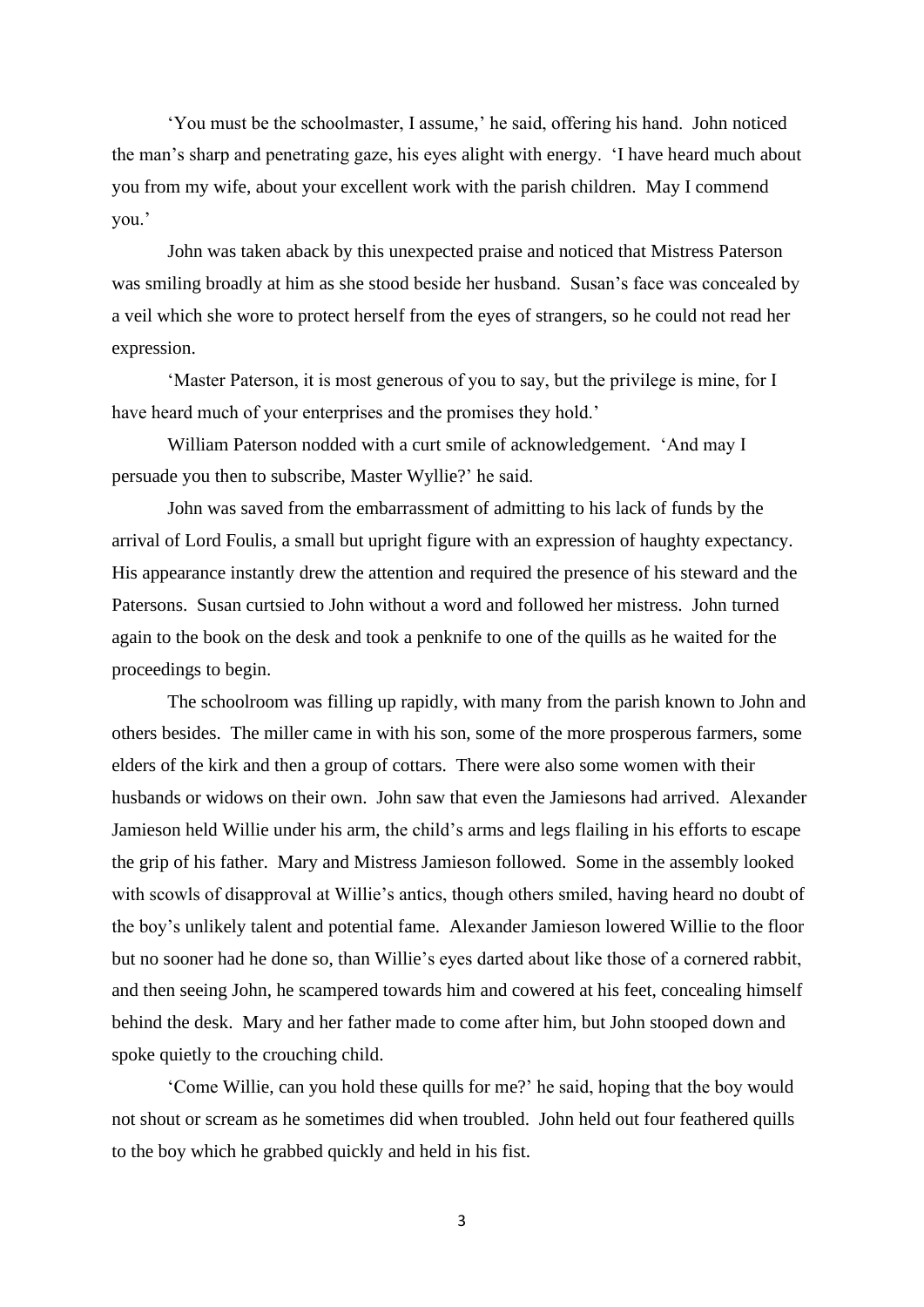'Willie, come here,' said Mary pushing through to where John stood and whispering desperately at her brother. 'Sir, I'm right sorry, sir. He doesnae like the noise and all the people.'

'Don't fret, Mary,' said John, noting that Willie sat calmly now, stroking the feathers against his cheek and moaning quietly. 'Perhaps you can stay with him here, by me and hand me a quill as I need it.'

'Truly sir, can I?' said Mary with a look of pleasure and disbelief.

John ushered the children behind him, nodding across the room to the Jamiesons to indicate that all was well. As all of the eyes of the company were trained on the important gentlemen some paces away, John was glad to see that this small disturbance went largely unnoticed. Lord Foulis stepped forward to address the assembly.

'Good people of the parish of Colinton,' he announced, 'we are privileged to welcome today Master William Paterson, a gentleman know to this parish, whose generosity has already benefited our school. Today, however, he brings before you a proposition of great import. He is, as some of you will know, a man of business, a great entrepreneur who laid the foundations of our grand trading company, ''The Company of Scotland Trading to Africa and the Indies." Master Paterson, if you will.'

Lord Foulis gestured to William Paterson who stepped forward and cleared his throat.

'Thank you, my lord,' he said, quickly surveying the company. 'Ladies and gentlemen, good people, I am here today to tell you how a simple idea can grow to become the greatest opportunity this country has ever seen. For several years now, I have known of a place sitting at the very door to the seas, an opening for trade with China, Japan the Spice Islands, a speedy route to riches. Why should other countries like England and Holland be the only ones to profit from trade overseas? The world is vast and rich for those that have the spirit to seek out and seize the chances. Scottish industry and talent, with God's help, can prove this country a force to be reckoned with.

'No matter who you be, laird or lady, master or servant, cottar or husbandman you can play your part in this our most magnificent enterprise by making your own contribution to the great Company of Scotland. You will not only being making a goodly sum for your family, but will be endowing our country with a chance for illustrious and profitable foreign trade the world over. With your subscriptions we will do great things. It is well known that trade will increase trade and money will beget money. There is hardly a man in the country who has not pledged his money to this venture, with pride and the certainty of prosperity. So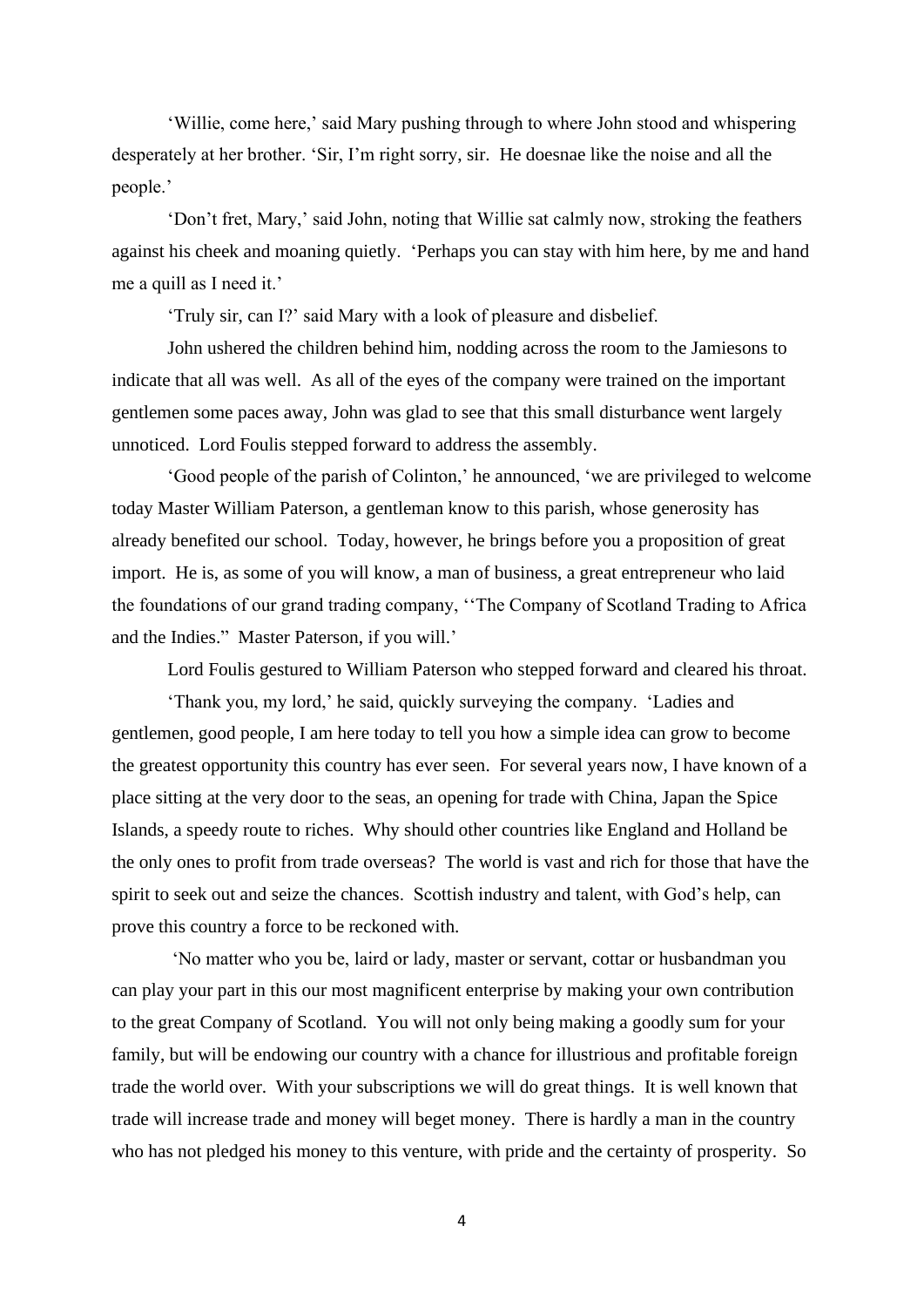sign up here today, no matter how big or how small is your sum, to make our country great. Your schoolmaster here will take your details. '

There was a hum of talk and of movement as people drew out their purses, conferred with their companions or conversed in whispers.

'Master Wyllie,' said Mary quietly at John's side, 'is it no strange that folks give away their money and get naething in exchange?'

John looked at her, at a face earnest and thoughtful and found that he to a degree shared her puzzlement.

'Aye, Mary,' he said, 'But there are gentlemen, men of affairs like Master Paterson here who know the ways of business and commerce. We must take it on trust that they have knowledge and experience above our own. Money has many uses beyond the immediate buying of commodities, it seems.'

'But sir,' said Mary, her brow puckered with concern, 'my Da means to give all our money, the money from Willie's drawings, that's all we have in the world. I wish he'd bought a cow wi' it, or a book. Just think on the books we could've had.'

John was surprised at this news but had no chance to reply as the first subscriber, eagerly holding a handful of silver coins, was waiting at the desk. John had soon filled two pages of the ledger with names and Mary dutifully stood at his side, refilling the ink pot and handing him a newly sharpened pen as it was needed. As the last name was being inscribed, Master Paterson addressed the assembly once again.

'Good people of Colinton, I am pleased to see that you share my vision of this enterprise. When the colony is set up, there will be no more people in want of work for their hands, but rather this trade will want hands for its work. I have here some bills for your perusal. This paper bears upon it a call to all with able minds and bodies to embark on a new life, to forge a new future and a new country for yourselves and your families. Thank you once again. You shall all reap your rewards an hundredfold.'

As the meeting broke up, Lord Foulis's steward passed the handbills around. John closed the money box and ledger and handed both to the man, then took a moment to scan the paper:

*The Court of Directors of the Indian and African Company of Scotland, having now in readiness ships and tenders in very good order, with provisions and all manner of things needful for their intended expedition to settle a colony in the Indies; give Notice that for the general encouragement of all such as are willing to go upon the said expedition:*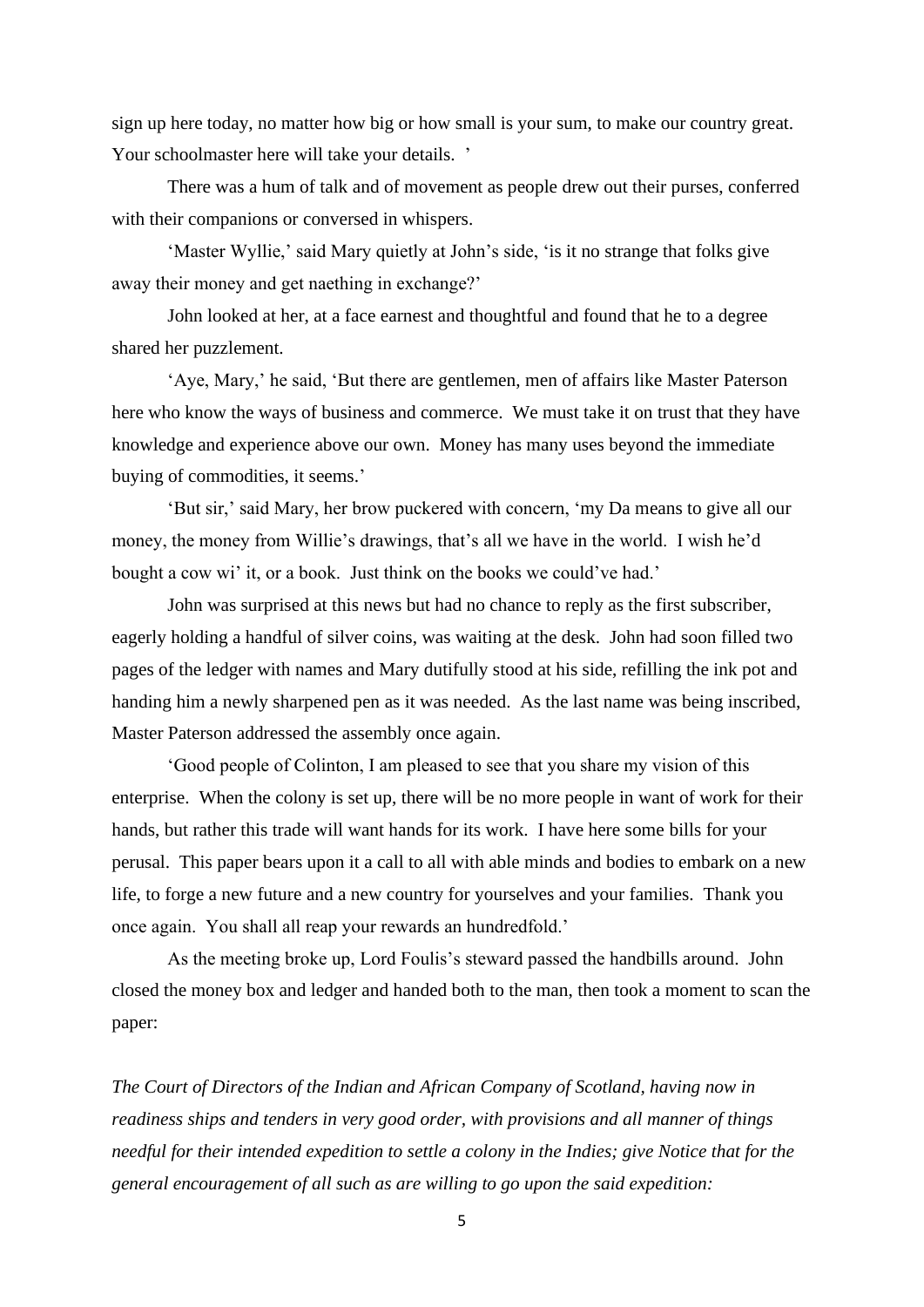*Everyone who goes on the first expedition shall receive and possess fifty acres of plantable lands, and 50 foot square of ground at least in the chief city or town, and an ordinary house built thereupon by the colony at the end of 3 years.*

*Every Councillor shall have double. If anyone shall die, the profit shall descend to his wife and nearest relations. The family and blood relations shall be transported at the expense of the Company.*

# *The Government shall bestow rewards for special service. By Order of the Court*

## *RODERICK MACKENZIE, Secy*

Here was a chance indeed for the adventurous or the desperate, John thought.

The schoolroom was nearly empty and John had started to move the benches back into position for the morning's lessons, when he became aware of a small group of cottars at the door, engaged in anxious talk. Mary stood with her parents and John could see she was near to tears and that her mother was scolding her. Alexander Jamieson was frowning and shaking his head. It was then that the realisation came to John that, with his attention drawn to his duties, he had not noted Willie's whereabouts for some time, nor had he noticed the child's disappearance from his chosen sanctuary behind the desk.

'Is Willie not here?' he called to the group as he came towards them.

Mistress Jamieson looked up, her face lined with anxiety. 'No, Maister and Mary's just run home and he's no there either. Pity help us. Where's the wee devil got to?'

'Dinnae fret, wife,' said Alexander Jamieson. 'There's light left today. We'll find him before nightfall.'

'May I help?' said John.

'Running awa' like that, wicked wee sprite. Thank ye, kindly Maister,' replied Alexander Jamieson. Mary, you must come wi' me, for you know best his hiding places up on the heath.'

John ran for his cloak and hat and followed the group outside.

'He might have gone to the Dell,' said Mary, 'for he's a great liking for the water.'

'Let me go there,' replied John.

'God bless ye, Maister,' said Mistress Jamieson.

John strode quickly down the slope towards the river and overtook the Patersons and Susan on their way home.

'What' afoot, sir?' said Susan, pulling away her veil.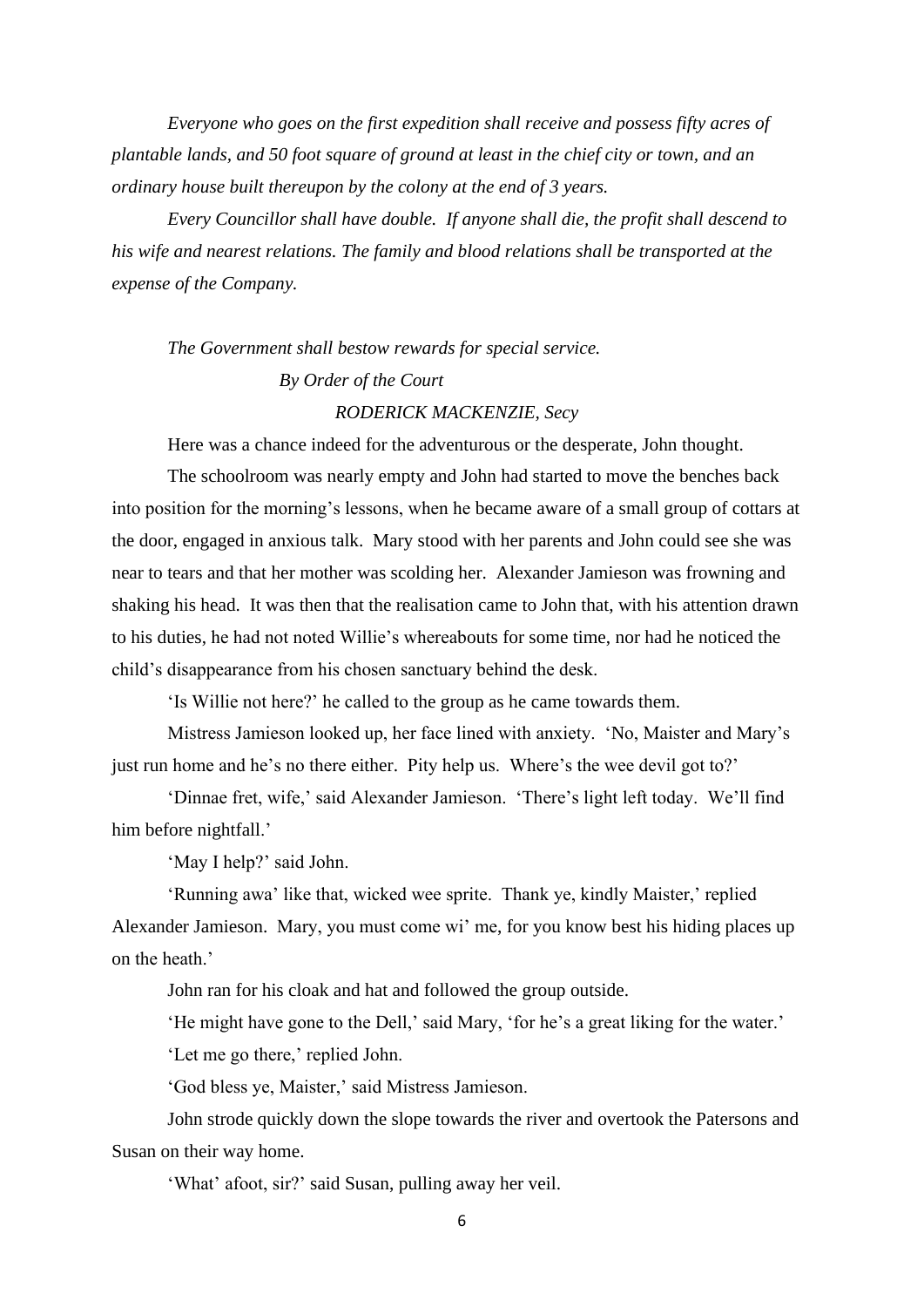'Willie's run off,' said John, feeling suddenly the need for her help. 'Mistress Paterson, could you spare Susan to help search for the boy?'

'But of course. Susan, you must go with Master Wyllie,' said Mistress Paterson.

'But do you not need Susan, my dear?' said her husband.

'No, William,' said Mistress Paterson, with a look tinged with disdain at her husband. 'The poor child is in greater need than I. And aren't you here now to accompany me home?'

Together John and Susan soon reached the path leading to the river, past the mill house, the gushing mill race, the mill pond and entered the thick wooded glade of Colinton Dell. John pushed ahead, his feet slipping and sliding on the muddy surface of the path which ran alongside the river.

'Take care, sir,' called Susan coming behind.

The burn narrowed and widened in its descent, sometimes tumbling in a narrow torrent over rocks and in other places broadening into wide pools fed by these streams. The sounds of the rushing water and the flap or birds, surprised by their presence seemed greatly amplified to John as his eyes scanned the river banks, clad with fresh young nettles and ferns. There was a large pool up ahead, he knew, for he had walked there several times, when he needed solitude to indulge his troubled thoughts. He heard Susan's tread close behind him.

'Willie, where are you?' she called into the trees. 'Willie, please come 'ere, me dearie.' Her voice was tight with anxiety. John felt a stream of cold air on his face like a whisper of forboding.

There ahead, around the bend of the meandering path, John glimpsed the smooth surface of the pool, with moss-covered boulders edging it and a great fallen branch leaning over the water like a long arm. The finger of the branch was pointing down at something, a small brown shape, a bundle of clothing, an unmoving form in the middle of the glassy water.

'Dear God in Heaven,' John prayed as he tore off his coat and boots and as Susan's howling cry filled the woods. He plunged into water so cold that his breath was stopped for a moment and he felt his feet slip out of his depth, but a few rapid urgent strokes and painful gasps for air brought him to the child. He grabbed for the clothing and kicking strongly, hugged the inert body to his chest and swam back to the bank. Susan lifted Willie from his arms, a soaking limp bundle, as John scrambled out of the pool. Susan moaning softly now, rocked the boy in her arms, kissing his face.

John felt his teeth chattering with cold, threw on his coat and boots and picked up the lantern, finding himself choked and speechless.

'Poor innocent little lamb,' Susan wept, 'my poor little soul.'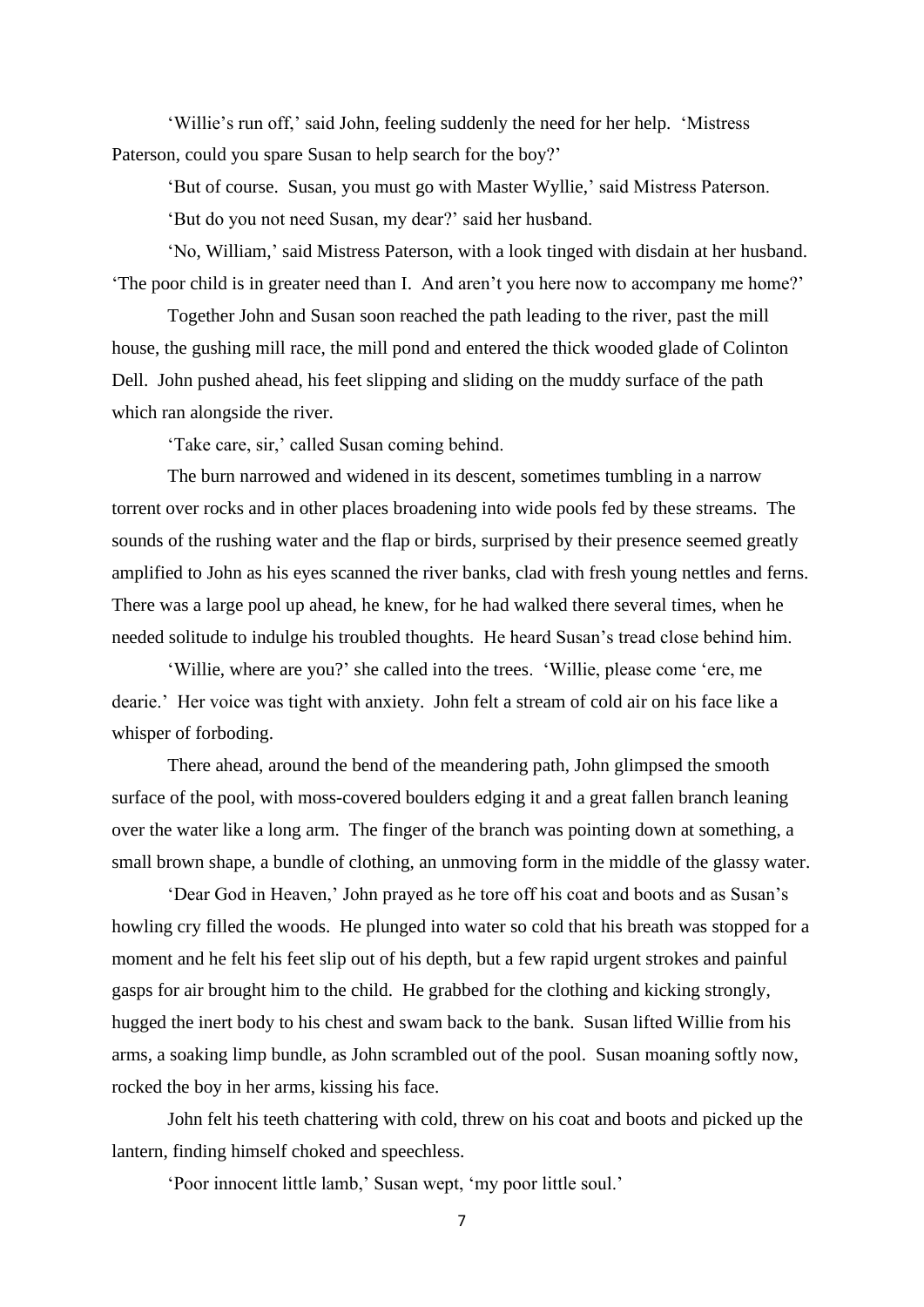John put his arm around her shoulders and they stood for some moments looking at the still, peaceful face of the child, before John found his voice again.

'Come Susan, we must take him home.' He urged her gently along the path by the bank of the Water of Leith, the treacherous, slippery bank where Willie had fallen some hours ago and died in the deep water there alone.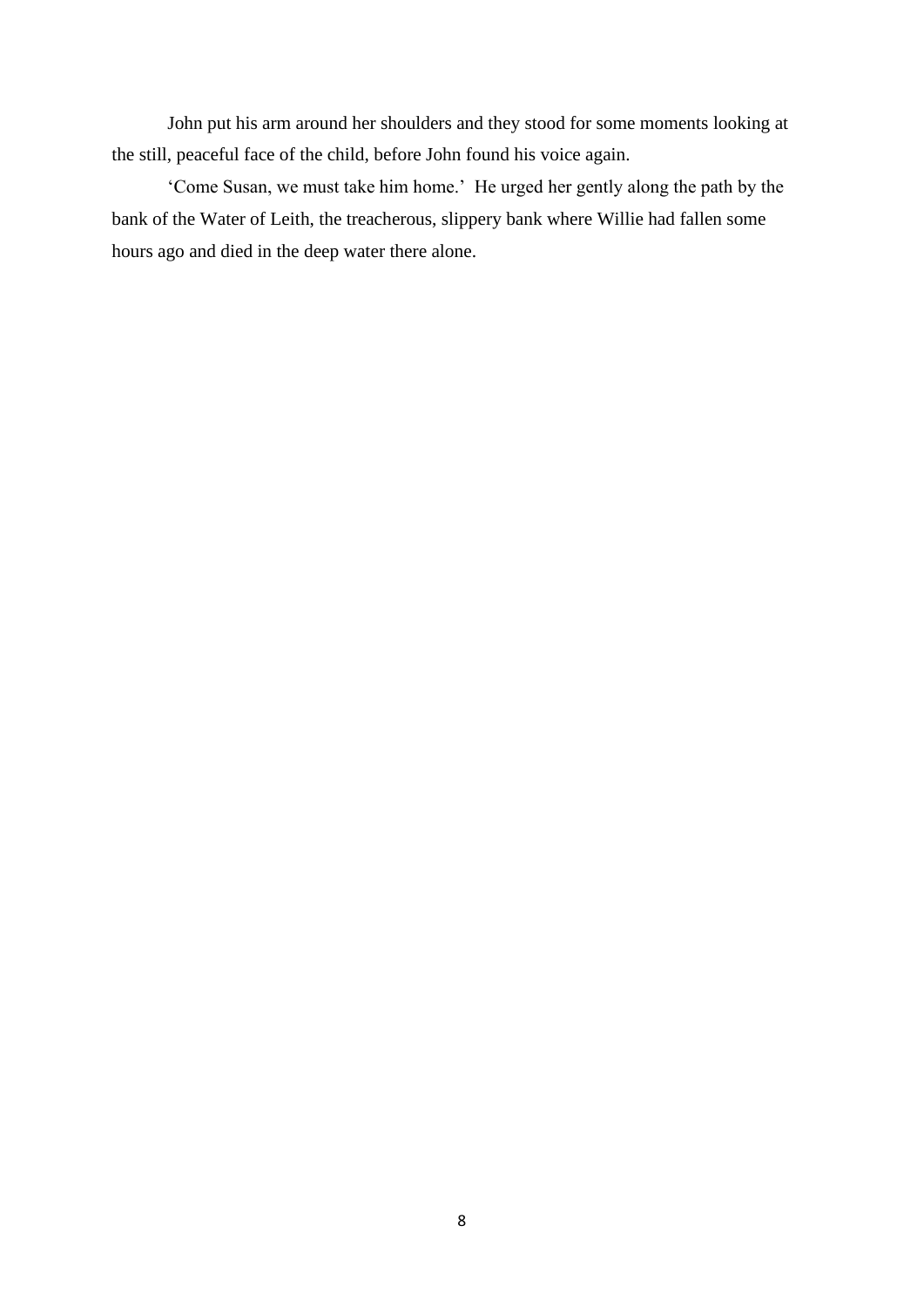#### Chapter 17

The Kirk Session met in a dimly-lit back chamber of the manse. On this day, the gloom hung thick with the shared sorrow of those who stood before the bench at which sat the Reverend Wallace and four dour-faced elders. John stood alongside Alexander Jamieson, his wife, Mary and Susan. Behind them were assembled some of the Jamieson's neighbours as well as the miller and his son, who had been roused by the events in the Dell.

'Master Wyllie, you brought out the unfortunate child, did you not?' said the Reverend Wallace, the lines of his face dragged down with sadness, his voice unanimated. John heard the escape of a sob from one of the women behind him.

'Aye,' said John, clearing his throat, remembering the look of Willie's small face, bluish white. 'I think he had been in the water for some time.'

'And how did he come to get into the pool, do you suppose?' asked one of the elders.

'I believe that he must have slipped on the bank, for the path alongside was wet with mud,' John replied, hearing Mary's quiet weeping close to him.

'And the boy ran away from the assembly in the schoolhouse?' said another of the elders, glancing at the old minister who sat head bowed, seeming to have withdrawn from the proceedings. 'Master Jamieson?'

Alexander Jamieson took a step towards the table and looked back at the elder, as he crushed the bonnet in hand, his face grey.

'He wouldnae tak' a telling. He was off and awa' all the time. The girl was forever chasing after him,' said the cottar, his voice dulled with weariness.

'And he could not swim?' said the same elder.

Mary sobbed. 'He liked the water. He was always wanting to go by the pools and the burn. He'd climb on the branches and − But he couldnae swim. I didnae notice he'd gone.'

'Child,' said the Reverend Wallace, raising his head and looking at Mary, 'there is no blame to be cast at you, or anyone else.' Murmurs of assent joined with the sound of Mary's continued weeping.

'I think we can declare this poor child's death a tragic accident, gentlemen,' said the Reverend Wallace, as the elders nodded their agreement. The minister's pale eyes gazed ahead as if at something in the distance. 'But the pity of it, poor wee soul, the pity of it. May he rest in the bosom of the Lord. Let us pray.'

The next day, the Reverend Wallace conducted Willie's funeral. John worried that the frail old man, swaying a little as he stood, would not manage to finish the service. John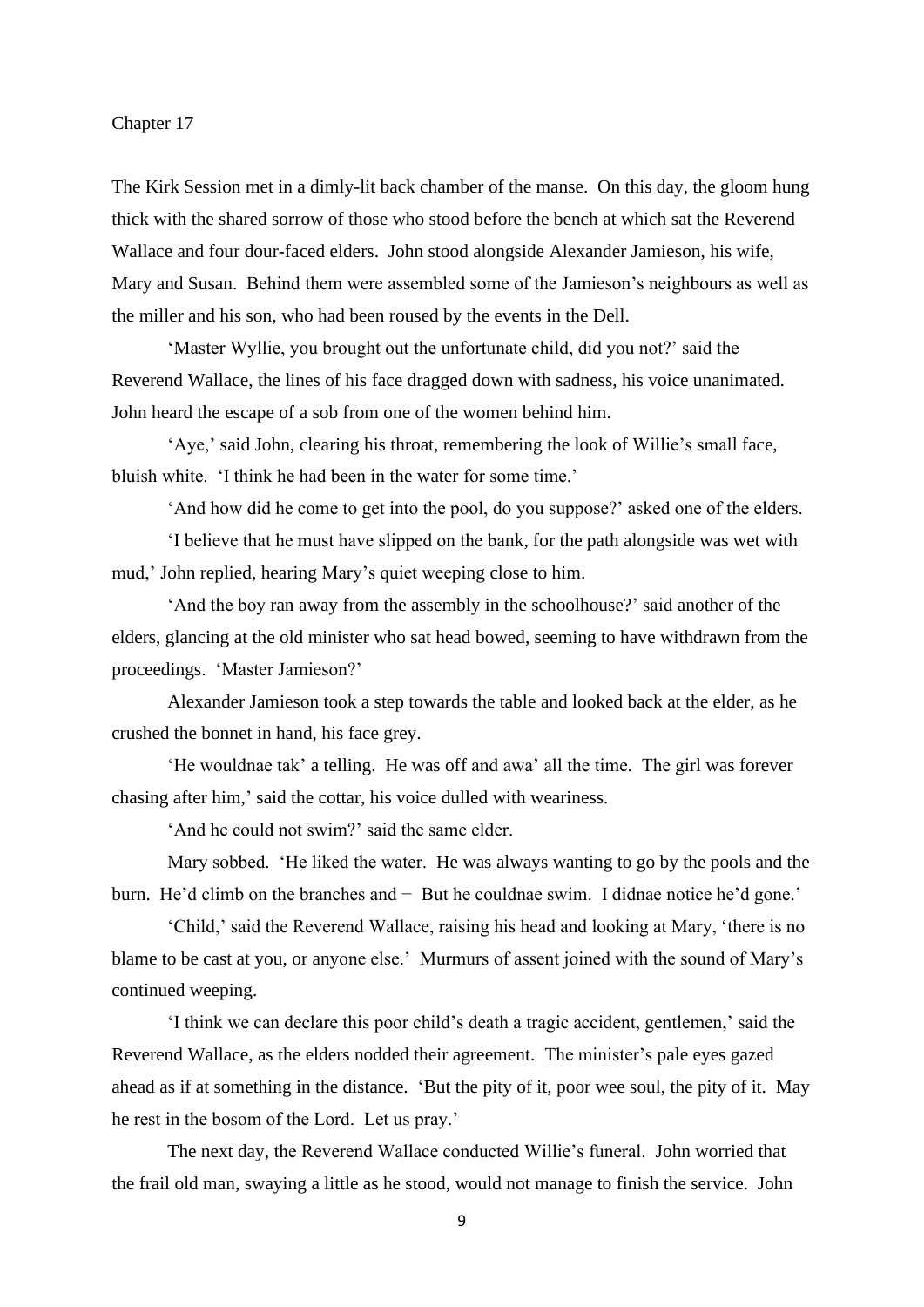held his arm to support him as they stood at the graveside. As he watched the dirt hit the small coffin, John mourned the loss of Willie, his extraordinary gifts gone forever, except in the small legacy of his remaining drawings. Perturbed, he found himself railing at God for this cruelty and thinking of poor, blighted Susan who seemed to feel the child's death as though he had been her own. She stood hidden behind her veil alongside the Jamiesons, holding Mistress Jamieson's arm as she wept. John, at the sight of the woman's swollen belly, prayed that here might be the promise of some comfort to come for the family in their grief.

Mary did not appear at school for some time. John knew that the likely causes were not only her sorrow at the loss of Willie but also the pain of her guilt. She had been the guardian of her wayward young brother and now he was dead. John himself knew only too well how guilt can gnaw at the mind of one who has caused indirectly the death of another.

Two weeks after Willie's death, when Mary had still not come to school, John determined to visit the Jamiesons, for he knew Mary's love of learning. He missed her help and her serious joyful presence in the schoolroom. He would not have her neglect her ability through grief, if it was in his power to influence her. In the cottage, he found Mistress Jamieson at her wheel and Mary in the corner winding a ball of yarn.

'Mary,' said her mother, 'the Maister would have a wee word wi' ye. Come you here.'

Mary looked up and John and saw with some shock that her face, now thinner and paler, seemed no longer that of a child.

'Mary, we miss you at school. Will you not come tomorrow?'

She looked down at her ball or yarn and shook her head without saying a word.

'I have an idea of something we can do to remember Willie,' he said coming closer to her. There was a silence between them for a moment. 'Do you have any of Willie's drawings?'

She looked up at him at last, with a sad gaze he could not entirely fathom.

'Aye, sir,' she said.

'Will you bring them tomorrow when you come?'

John's idea had come to him during a sleepless night and it seemed to him entirely fitting as a memorial to Willie. He had the children spend nearly all of the day preparing Willie's sketches for hanging on the wall of the schoolroom. There were a dozen or more of them left, some of the boldest most striking work the child had accomplished, John thought. The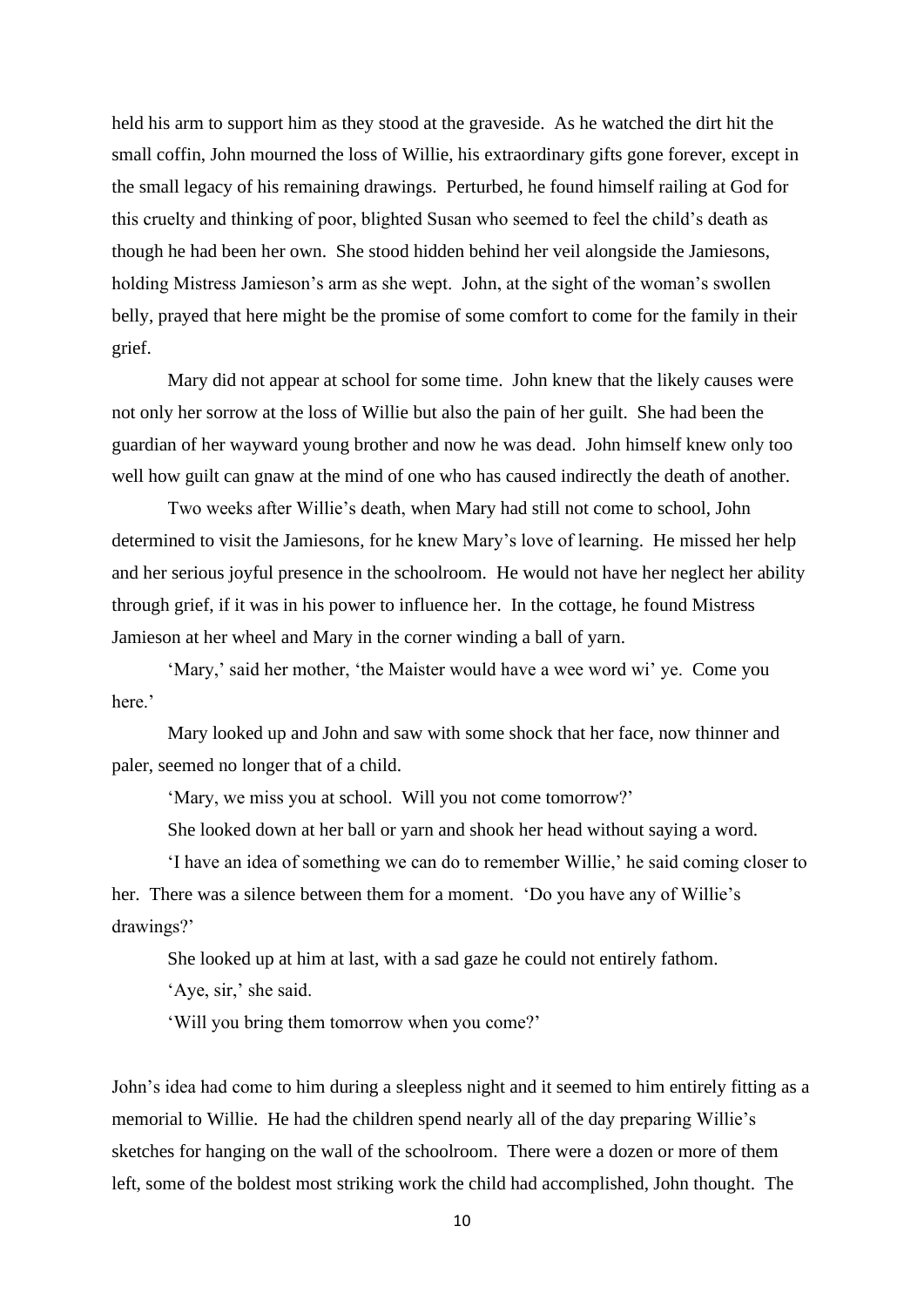children, at first puzzled and intrigued, enjoyed the tasks of cutting straight sticks to form hanging frames for each piece of paper, at the top and the bottom and attaching twine to suspend them by nails. The drawings were hung together, to form a gallery of pictures which looked very well against the whitewashed walls. The children grinned with pleasure to see the ones in which they themselves were depicted.

Then he asked each child to write out a verse of scripture each, to be placed in the gallery beside Willie's pictures and requested someone to write out his name. James Vernon was the first to volunteer and produced a faultless, flowing piece of script, the equal of work by Willie himself. When they had finished, John called Mary to the front of the class and picked up a bible which he flicked through quickly to find the passage he sought.

'Children, in memory of Willie, Mary will give a short reading from the Scriptures, from St Matthew's Gospel' he said.

John saw Mary's hands tremble slightly as she took the book from him. She started quietly at first, her delivery growing in strength and assurance as she proceeded.

"At the same time came the disciples unto Jesus, saying, Who is the greatest in the kingdom of heaven? And Jesus called a little child unto him, and set him in the midst of them and said, Verily I say unto you. Except ye be converted and become as little children, ye shall not enter into the kingdom of heaven. Whosoever therefore shall humble himself as this little child, the same is the greatest in the kingdom of heaven."

At the end of the day, after the rest of the children had left, Mary was helping John to replace the bibles on the shelf and stack the slates in the corner when he remembered something he wanted to give her. Going to his room to collect it, he returned to find Mary standing in front of the gallery of Willie's pictures. She quickly wiped her eyes with her sleeve as John approached.

'Mary, here is a book of *Aesop's Fables* which I read myself as a child. I think you might enjoy it.'

She looked up at him, her cheeks colouring. 'Thank you, sir. I'll keep it safe, I promise,' she said taking the book and holding it in both hands as though it were a priceless, delicate object. 'Master Wyllie−'

'Mary Jamieson!' came a sudden shout from outside the schoolroom door. A boy burst in, one of the Jamieson's nearest neighbours.

'Mary, you must go for Granny Gibson for your mother has her pains. Go quick!'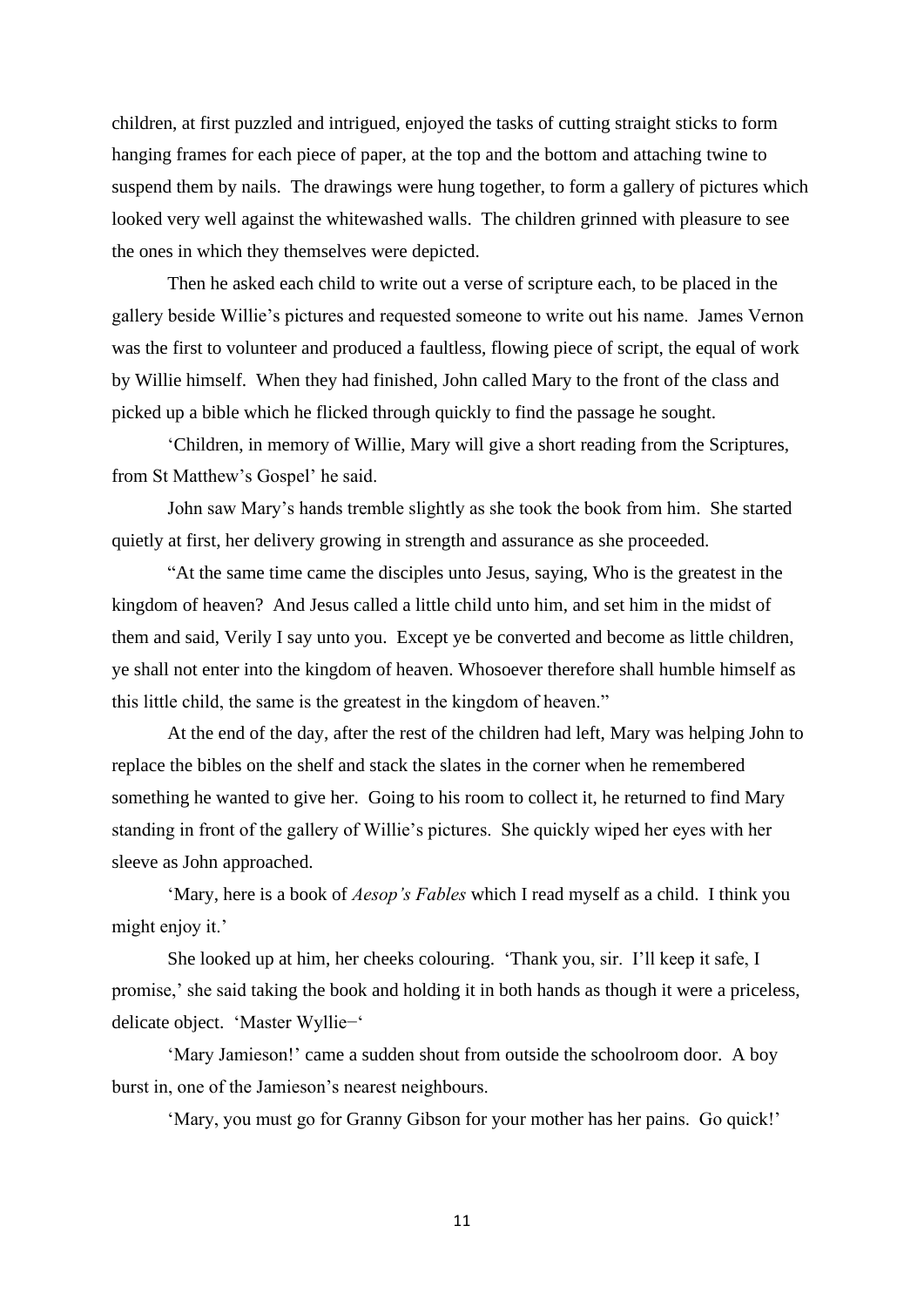It was Susan who brought him the news when he opened the schoolhouse door to her vigorous knocking early the next morning.

'Two babes,' she cried, 'sir, would you believe it?' Her face was stretched into a smile which he no longer found bizarre or grotesque. 'We must thank the Lord God Almighty, as I s'pose it's Him what done it, bringing those babes safely into this world. But who am I to say? Thank you God, if you're up there. Or thanks to the Devil down there perhaps.'

'Shush, Susan,' John laughed, feeling only delight and relief at this glad news, wishing that he could embrace the good woman in their shared joy. Some might believe that his fervent prayer had been answered. Or perhaps the arrival of these twin babies was a wicked trick by a mischievous deity intent on surprising them all, his feeble, gullible creatures. Or had Fortune been at work, doling out pain and pleasure haphazardly, with no more aim or sense of justice than a blind man throwing grain to his fowls in the yard? He realised also that these heretical thoughts were such as the lively but doomed Thomas Aikenhead might have voiced in the congenial atmosphere of the tavern.

'Oh sir, pardon me for speaking out so, but I couldn't help meself for being so glad,' said Susan.

'Have no fear, Susan. Your words are safe with me,' John said smiling at her, 'but beware of those with less liberal ears.' As he heard himself uttering these words, he remembered a time when he could not have tolerated such remarks without some reprimand, nor permitted such atheistical thoughts in himself. This realisation shamed him deeply now.

'And are they thriving, the babes and their mother?' he asked, to shake himself from dwelling upon this uncomfortable thought.

'Oh yes, sir, but they're tiny little mites. Both boys, imagine that! Mistress Jamieson does quite well, but she needs feeding up. There ain't no flesh on 'er body. Mistress Paterson says I must take 'er some good meat and meal, get back her strength. I must go to her straightway.'

The parish church was full for the baptism which was a joyous occasion. The infants, though small, had hearty lungs which filled the church with irreverent squealing. They were named Andrew and John, and Mary had told John that this was in his honour. Mary carried one of the babies out of the church and her mother the other child as they entered the bright sun of a warm day.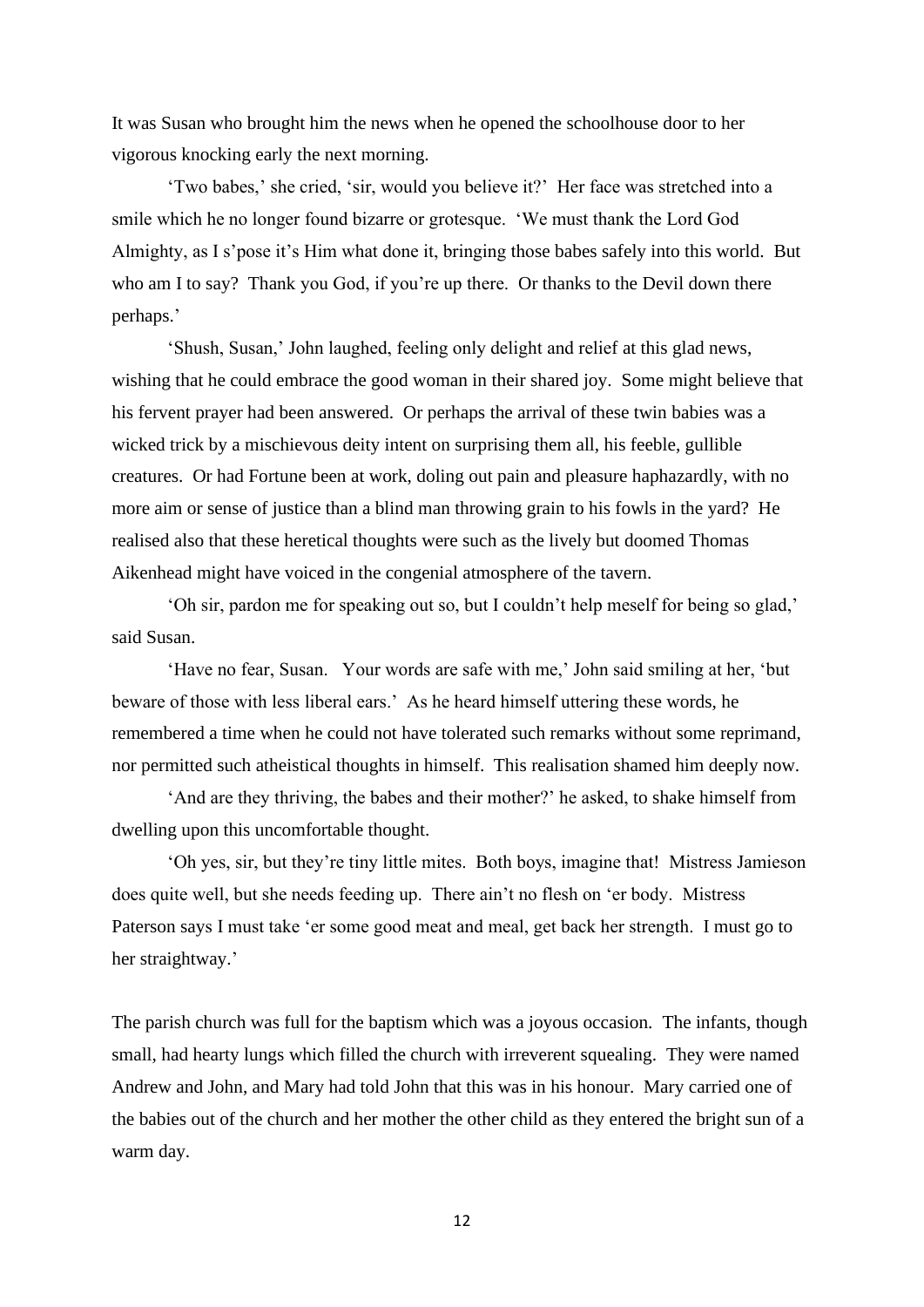But the Reverend Wallace was weak and frail and walked with difficulty. He stumbled on the way out of the church and John caught him as he fell. Other parishioners came to his aid and when they saw that the old minister's breathing was laboured and he was slipping into senselessness, John bid a boy take a message to the next parish to send a physician, there being none in the village.

Someone brought a chair from the manse and the ailing old man, slumped in a faint, was carried back to his house by three of the cottars then upstairs to his chamber. Susan, who had followed from the kirk, with the help of the young housemaid made the minister comfortable upon the bed as John took a seat at his side to await the arrival of the doctor.

John watched the pale face of the old man. His breath was feeble and shallow and John felt the creeping, sad realisation that his end might now be very near. Then quite suddenly, the Reverend Wallace opened his eyes.

'Well that's a strange thing,' he said faintly, his eyes blank with momentary confusion. 'I had a mind I was in the kirk. Were there two babes?'

'Reverend Wallace, just rest yourself for a while, for it was only a faint,' said John, touching his arm. 'You baptised the two Jamieson infants. All is well.'

'Aye, aye,' he said, his words slurred but calm. 'That's good. I fancied for a moment there I'd gone. But I've not long now, John.'

The door opened and Susan came in carrying a tray with a cup of steaming liquid and a small glass of whisky. The old man's eyes lit up. 'Now there's a good woman knows what I need,' he said with something like a chuckle.

'This'll bring yer round a treat, sir,' she said approaching the bed as John rose to make way for her. She steadied the old man's hand as he reached for the glass of amber liquid which he downed in two swift gulps. 'Now you best 'ave this too. Master Wyllie'll make sure you drinks it, won't you sir?' she said, looking at John who nodded at her, glad to comply. She placed the steaming infusion on the small table by his bed. She left a moment later and John noticed that spots of colour had returned to the old man's cheeks.

'A kindly soul indeed, that woman. Not the bonniest of God's creations, but one of the best,' murmured the Reverend Wallace.

'Aye,' said John, 'that's the truth.'

The doctor arrived an hour later and pronounced that the Reverend must be kept calm and comfortable, with someone to watch over him at all times. On taking his leave, the doctor nodded with the solemnity borne of experience when John sought confirmation that the old minister's end was near. The little housemaid came to take up the vigil and John bid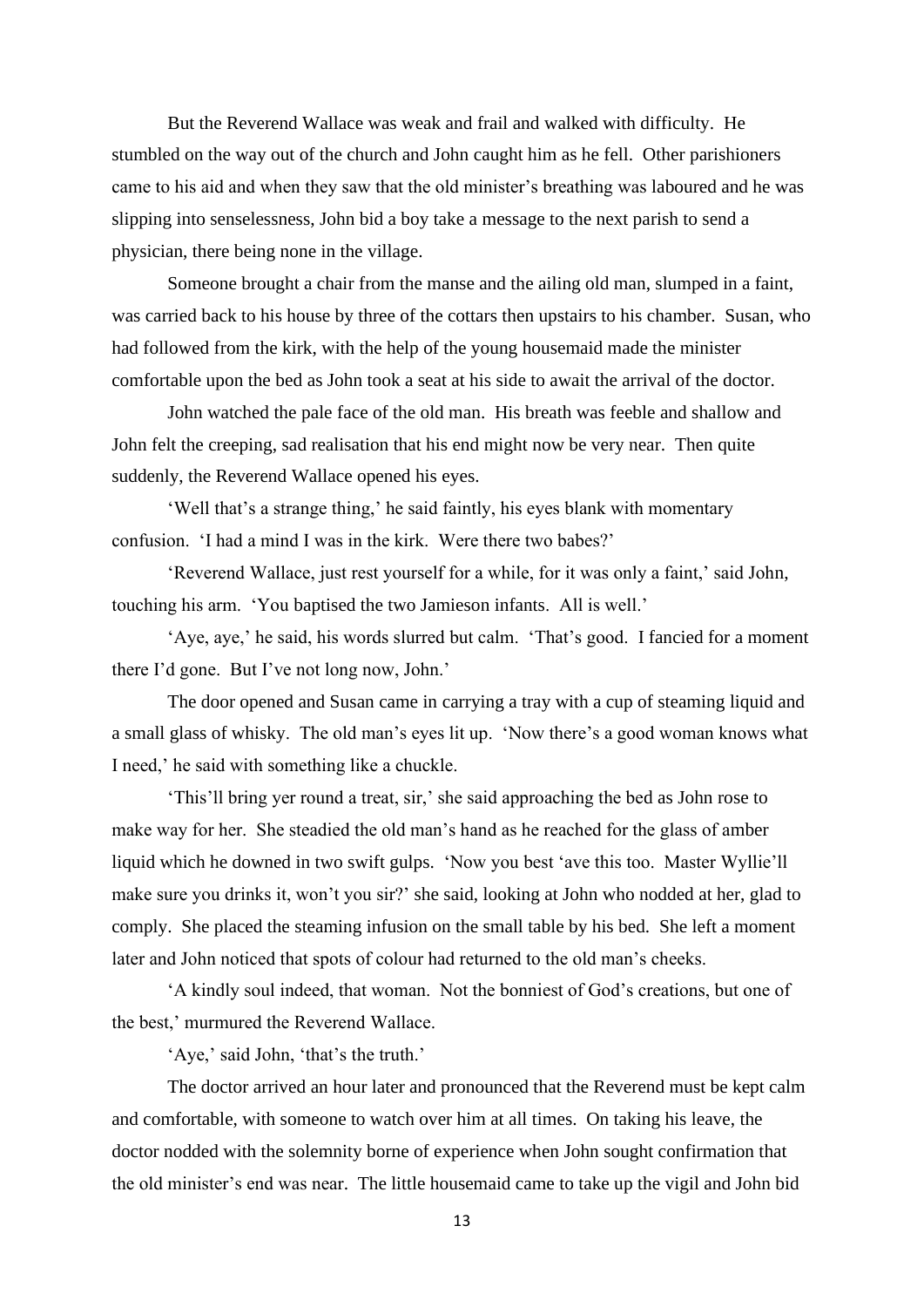her send for him if the minister's condition worsened. John left the bedside of the Reverend Wallace with a sense of emptiness at the prospect of losing this kind mentor and friend.

On the track to the schoolhouse, in this mood of despondency, he was surprised by the sound of hoof beats behind him and turned to see a messenger, a bag slung over his back, bringing the post from the city.

'You're no the master of the school yonder?' enquired the man.

'Aye, I'm he,' John replied, his heart pounding, thinking of the letter he had hoped for daily since Isobel's departure from Edinburgh.

'Here,' said the man, taking a folded and sealed letter from his bag and handing it down to John.

'Thank you kindly,' said John, glad to find coins in his pocket sufficient to pay the man.

He grasped the letter eagerly, recognising immediately Isobel's hand and ran the remaining distance to the schoolhouse. In the privacy of his chamber, he opened the letter with shaking hands.

# *Peas Hill, Cambridge April*

#### *Dear John,*

*I do not know how long this letter will take to reach you, but I hope with all my heart that whenever it does, you are in good health and spirits and continue to prosper.* 

*I am glad to report that we are quite well settled in Cambridge. We have been here but a few days, but already have employment and comfortable lodgings. I have still much to see of the city, and there are many sights to admire in it, though it is quite small, much smaller than Edinburgh. I think that you would very much esteem the magnificence of the colleges, their chapels and the churches*. *There are many scholars and learned men about the place and booksellers aplenty so there would be a feast of reading for you. We have walked along the banks of the river, which is narrow and smooth and carries a multitude of small boats at all times of the day. The weather is warm and balmy and it is pleasant to be outdoors. I hope to explore this place, in the few hours of leisure which may come to me, and I look forward to telling you more of the city and its inhabitants, if you would wish to hear of it.*

*My father and mother are well, though they feel their separation from our native land keenly I fear, as do I, though we are also aware of our good fortune in many things. My*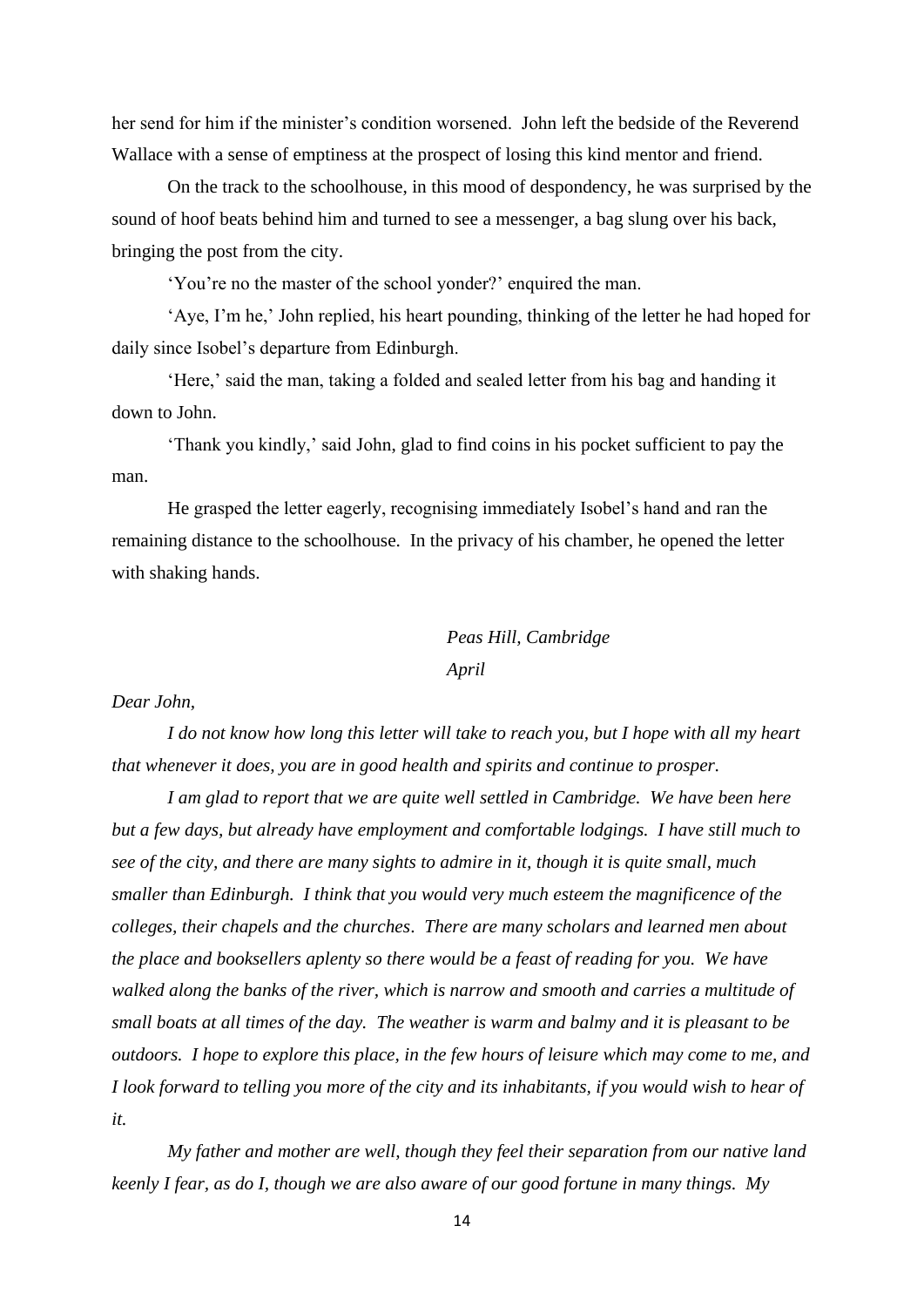*employer Master Nicolas Payne, a prosperous and generous man, though I may say a little too full of his own importance, has set me to work and much of it there is, for people have a high demand for books, of which I am glad. His son, I must say has not his father's manners, but I will not, fortunately, find myself much in his company. I am pleased to be earning my living in my own right, though I must curb my desire to follow my own inclinations in my craft and learn the obedience and discipline to be directed by my masters.*

*There, you have the best and the worst of my first impressions and I beg your forgiveness for my forthright words, though I trust to your forbearance to overlook this flaw in me, as you have done so generously in the past. John, though I cannot speak to you and see you in the flesh, I must confess that I have your likeness in pen and ink, composed by your gifted young pupil, and acquired from Master Hutchinson before we left Edinburgh. It comforts me to look on your portrait and to imagine that perhaps some day soon we may meet again. But if you will speak to me through your written words, I can imagine your voice too and think myself not so very far removed from your presence.*

*May God bless and keep you, as safe and secure as the loving thoughts of you which are locked in the heart of your friend*

### *Isobel*

John, filled with delight, spent the evening composing his reply to Isobel. That she had his portrait thrilled and saddened him, as he thought of how poor Willie Jamieson's talent now helped them to maintain their connection. He hoped that the advent of the summer would find him with some time free from his duties. He would speak to the Reverend Wallace, if he were well enough, to ascertain when the school would be suspended, in order to plan a journey to Cambridge. He would go to Isobel, see her father, offer himself as a husband to her, with the promise of support for them all back in Scotland if that was their wish. Or he would seek work anywhere at their bidding. He tried to curb the doubts that crept into his mind that David and Jean Fletcher might repel him, for his role in Thomas's downfall. Would they be able to forgive him and accept him as a suitor to their only and most precious daughter?

On arriving at the manse the next day, he found the Reverend Wallace lying motionless and apparently asleep. But his eyes opened at John's arrival and his gaze was clear as he beckoned with a weak wave of the hand, as though eager to impart something of importance.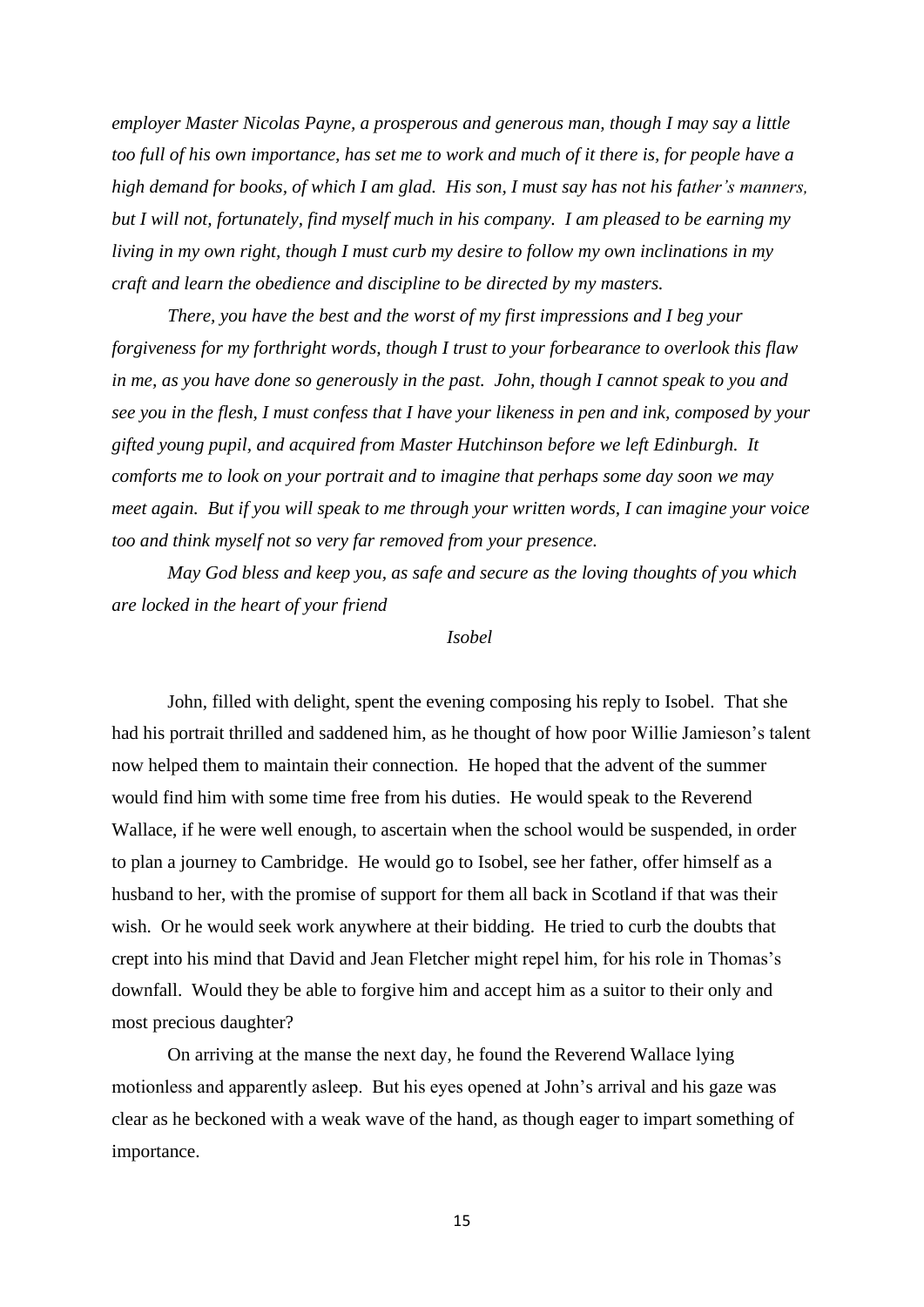'John, how good to see you,' he said. 'Come here. I'm near my end. I feel it, but I fear it not at all. What pains me most is that I must give up the work that I love and pass it on to another. But there are things I must tell you.'

John took a seat at his bedside and the old minister reached out and grasped his hand.

'If the Lord had blessed me with a son,' he said, 'then I would have rejoiced in such a one as you, a better one no man could wish for. I must confess, I am envious of that father of yours. I met him once, you know. You have not taken after him much, I think. Have you seen him of late? '

'No, I have not,' said John, alarmed at the turn of the conversation.

This mention of his father shocked John with the return of familiar sensations, a dark shadow in his mind and a sickness in the stomach. He had given scarcely a thought to his father since his first day in Colinton, he realised. And at that moment John longed to tell the Reverend Wallace that the old minister's fancy to be a father to him was reciprocated.

'My father and I−,' John faltered, 'I regret, have not been as close as father and son should be.' He felt the grip of the old man's hand tightening with the urgency of what he still had to impart.

'I raised the matter of a new minister for this parish with the elders some time ago,' the Reverend Wallace continued. 'I told them they must choose a new minister and not wait until I am in the ground. It seems they have found and elected a new incumbent already. I only heard of it yesterday and I'm not so easy in my mind about their choice. I must tell you who it is, John, for I think you should be prepared for it. The minister who has been appointed here is none other than the Reverend Archibald Wyllie, your own father.'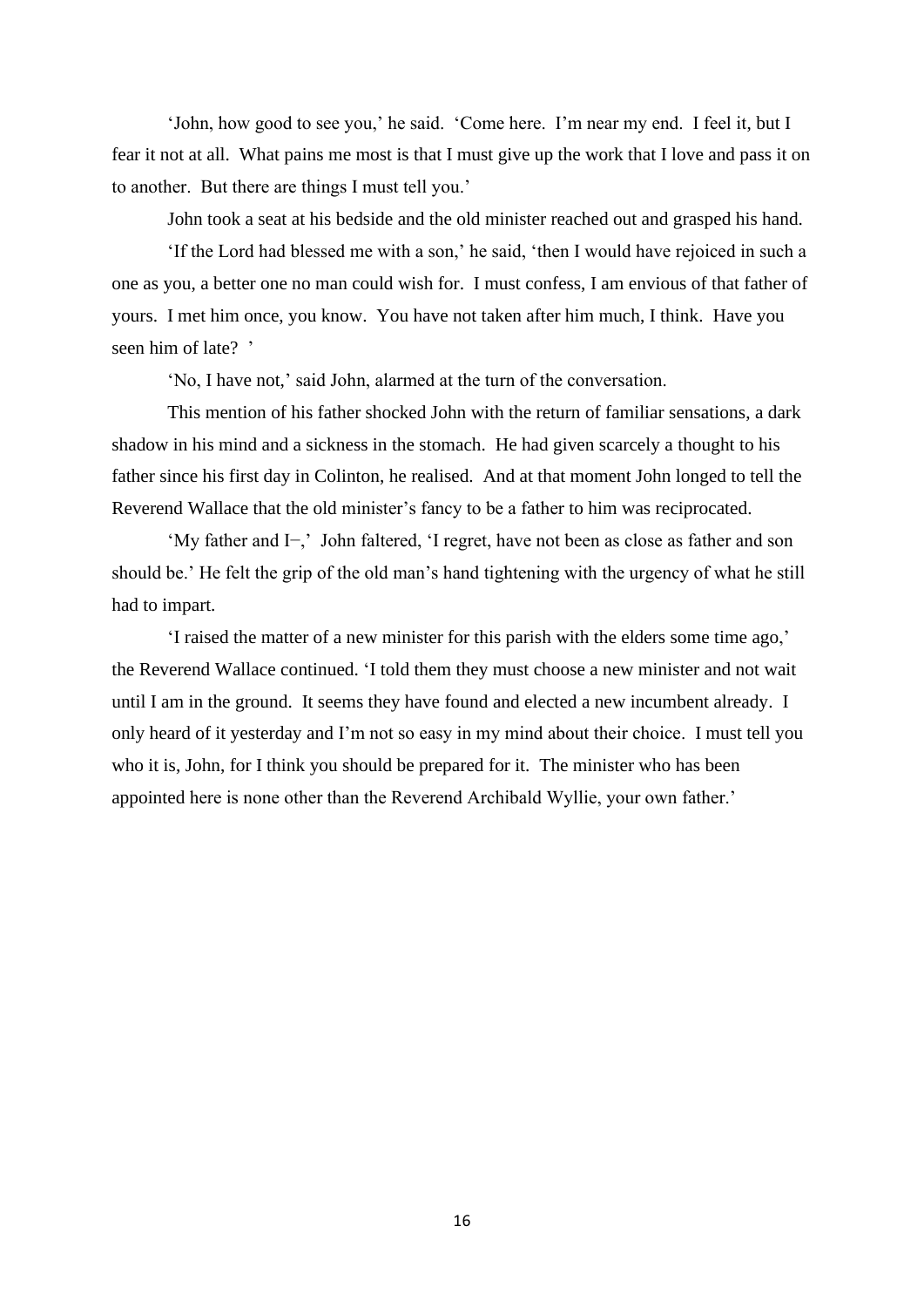May 1697 Cambridge

'You've a steady and a gifted hand, Mistress Fletcher,' said Nicolas Payne, leaning over Isobel's shoulder as she worked. She was at the stitching machine completing an end, using a recessed technique with which she was quite familiar, though she felt her fingers tighten under her master's scrutiny.

'Hm, yes, very nice,' he murmured, whispering so close to her ear that she felt the stream of his breath on her cheek. Isobel winced and saw his plump hand come to rest on the bench to her right, his body encircling her, hemming her in.

She shrank from him and pressed herself closer to the bench, trying to assume a tone of busy briskness. 'I know most of the methods commonly in use,' she said, 'and the finishing processes too, blind and gold tooling, as well as embroidered covers. I have both copied and created my own designs.'

'Well, have you indeed, Mistress Fletcher?' he said. 'But that was in the north, where tastes are perhaps a little less, let us say, refined and sophisticated. We do things a little differently here, as you see. Women I find, excel at the simpler preparatory tasks, sewing, end leaves and such like, all the forwarding work. But the finishing, the truly artistic work, that is best left in the hands of men.'

In her mind Isobel had a ready response but bit her tongue, for she could ill afford to lose this place and she could not deny that Nicolas Payne had been generous to take a woman into his workshop. His business, one of the largest bookbinders in Cambridge, was an impressive enterprise in the volume of the industry and workforce. Four or five times the size of their small shop in Candlemaker's Row, it was furnished generously with the machinery of the bookbinder's craft, several sewing frames and lying presses of a more modern manufacture than the Fletchers' own. It was a thriving business and Nicolas Payne commanded two journeymen and one apprentice. The workshop was high-ceilinged, spacious and light, by virtue of the tall windows of glass, where the sun streamed in on to her bench. Isobel was used to creating a book from its birth as a stack of raw printed leaves to its gradual transformation into a work of decorative art. Here her work was to be only forwarding not finishing, which irked and frustrated her, not least as finishers earned more.

But Isobel was becoming accustomed to this new working regime and acknowledged some vestige of pride that she was earning her bread and helping to support her parents in this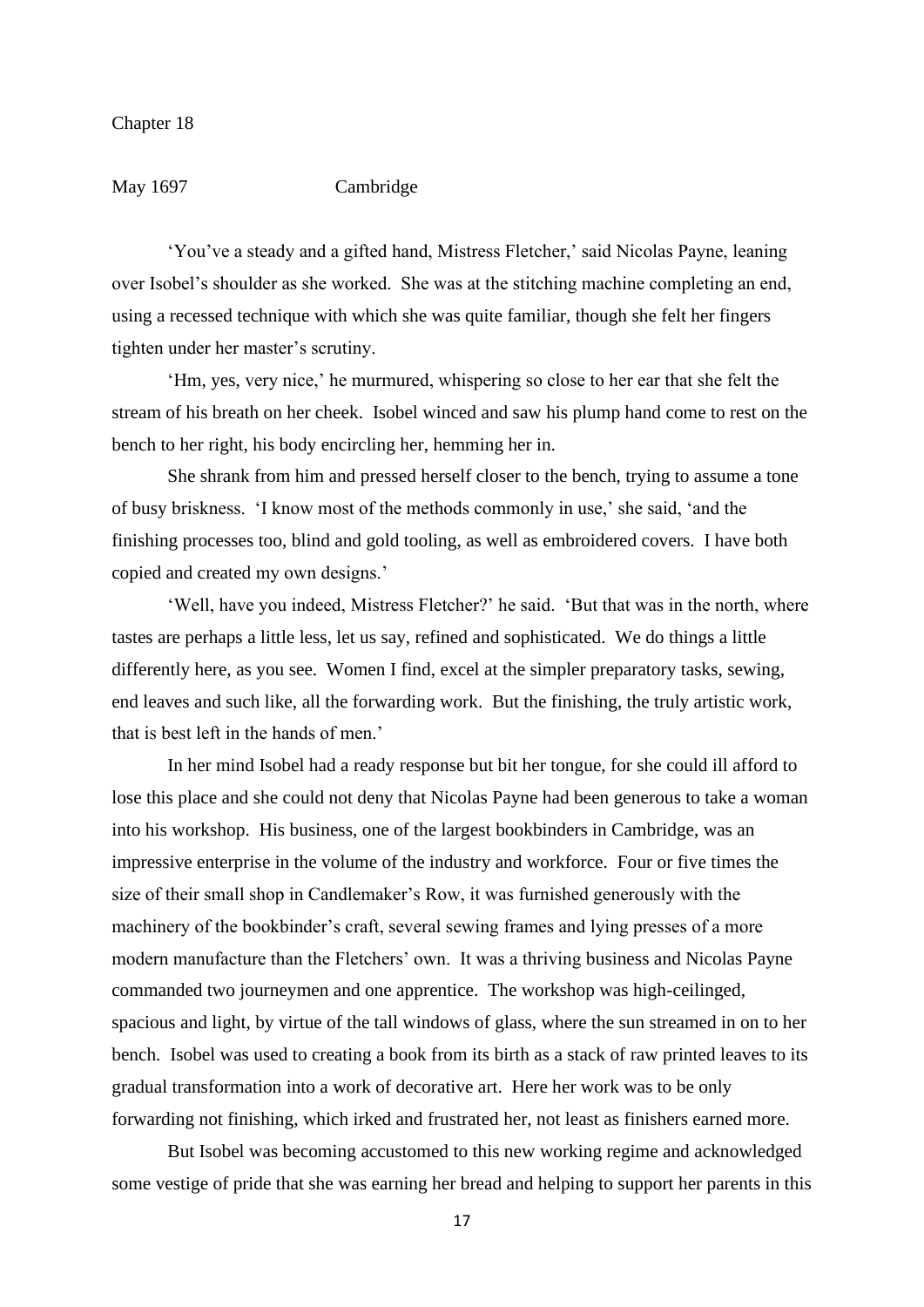new life to which they had come as fugitives. It seemed to her far more than one month ago that she and her parents had first arrived in the city. It alarmed her too that her Edinburgh self and that other life now almost seemed to belong to someone else. So much had happened in this short interval of time.

When they had first arrived in the city, they had been fortunate to find good lodgings, in Peas Hill in a tall, timber-framed dwelling, housing people of many occupations. They had two rooms on an upper floor, with fellow tenants who were mostly civil to them as strangers far from home. Their first days in this new city were better than they had feared too.

As they broke their fast on the day after their arrival, David Fletcher offered to accompany Isobel to her place of employ, noting her silence which concealed not a little anxiety on her part.

'I will come with you, lassie, for I'm eager to meet this Master Nicolas Payne of Aungeres Lane and see his workshop,' he said.

'Thank you, father, but I can go happily on my own, if you and mother have other business to attend to.'

'Lassie, I'll not have you walking the streets of this strange town, this first time alone and unprotected. Jean, will you come along with us?'

'No, David,' replied Jean Fletcher, with a note of her old determination that Isobel was pleased to hear had returned. 'I'll stay here and put our rooms to rights and then go to the market, for we have nothing for supper. I've a good Scots tongue in my head will serve me well enough, no doubt. I'll be well occupied. Have no care of me.'

So Isobel and her father set off towards the workshop of Master Nicolas Payne. The streets contained a remarkable mix of buildings: overhanging timber-framed dwellings, some of the meaner sort, cheek by jowl with walls and gardens of grand stone edifices of colleges and halls. Soon they came upon the market square where traders were setting up their stalls, which made Isobel feel a little more at home. Though the shouts of traders were in accents strange to her, the purposeful housewives, servants, plump women selling loaves, boys with nets of cabbages, carts rolling in with produce from the farms, and drovers with flocks of sheep spoke more of what was common to men and women wherever they were in the daily business of living.

'Aye, it's a prosperous country,' said her father, 'with little sign of famine and shortages. It pains me to think of our poor folk at home.'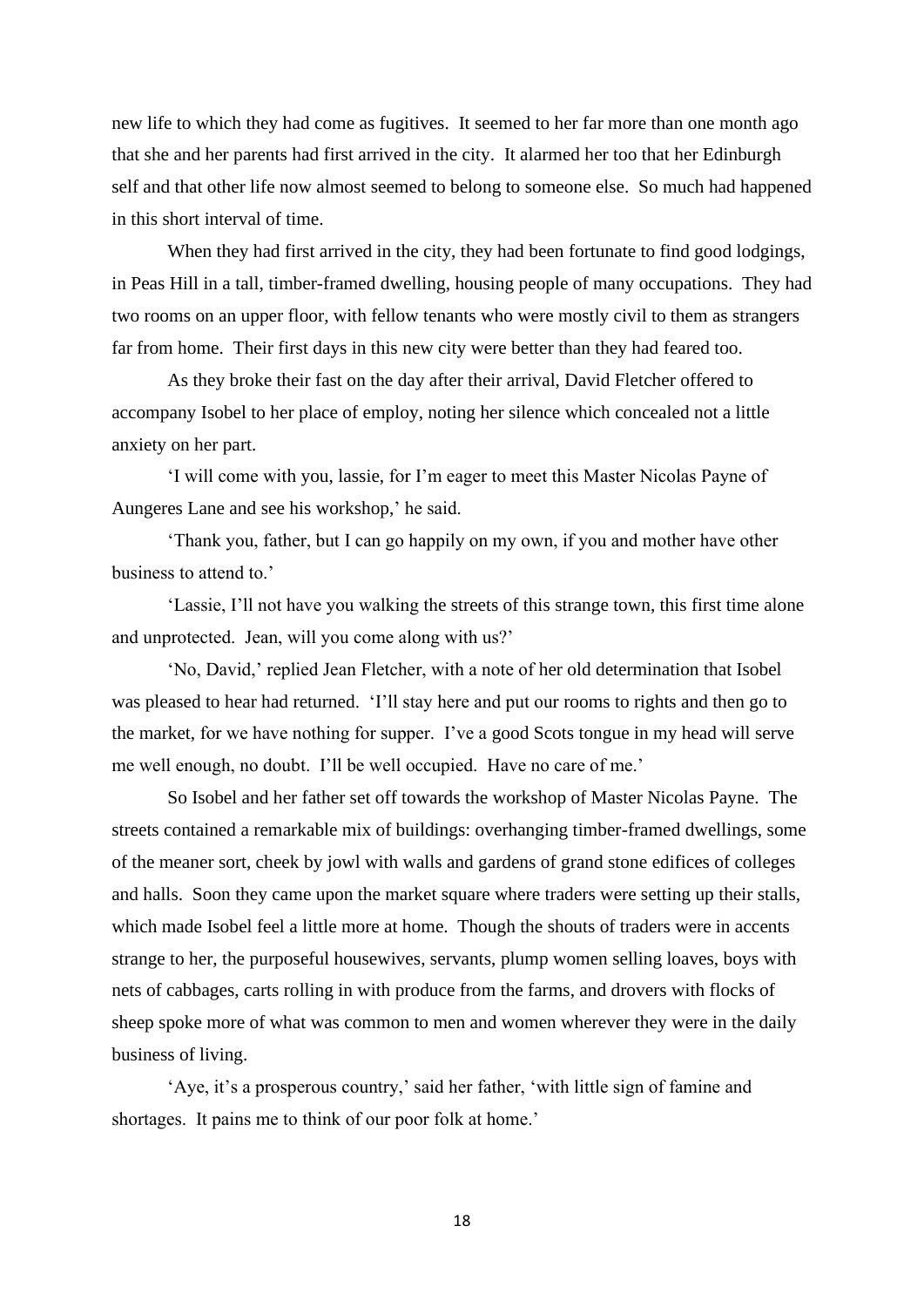Isobel agreed and slipped her arm into her father's, feeling also a flutter of excitement and hope at their venture. 'Father, this seems a good town. You did right to bring us here, though it means admitting I was in the wrong,' she laughed.

David Fletcher squeezed her arm as they walked and smiled at her. 'Aye and that's hard for you, my dear lassie, for you're one that knows your own mind.'

Nicolas Payne's large bookbinding workshop lay in a lane close to the busy quay on the river. Adjoining the workshop he kept a shop selling books, stationery, pictures and other objects of decoration for the homes of the rich. He was clearly a man of substance, prosperity and position. His residence was a smart town house nearby which he shared with his son, a daughter and his wife, who it was said was delicate in health and did not go much abroad. On that first day, Master Nicolas Payne greeted them warmly.

'My dear Master Fletcher, and this is your daughter. I have expected you eagerly these two weeks. Come this way.'

He was a stout man of around forty years of age, with a not unpleasing countenance, though his eyes were small and his cheeks inclined to plumpness. He was fashionably dressed in a wig of shining ringlets, and sported a long brocade waistcoat over a fine linen shirt. No bookbinder of Isobel's acquaintance would have donned such garb and she noted her father's expression as Nicolas Payne examined their appearance, no doubt finding them very drab in their plain artisan dress.

'Come into my workshop and meet those of my employ. Master Ruddock, Master Smith, Joe Taylor,' announced Nicolas Payne to two men, at their benches and a boy piling up a bundle of leaves in the corner. 'These are the Fletchers just arrived from the north. '

The two journeymen looked up and nodded at Isobel and her father, but seeing that they were persons of no importance did not rise to meet them. Joe the apprentice, a small, eager-faced youth of around fourteen years, scurried past with the leaves stacked ready for stitching and bid them both a hasty good day.

'Let us step into my private office for a moment,' smiled Nicolas Payne to Isobel's father, 'to discuss the terms of your daughter's employment. I am exceeding grateful for your arrival, I must own,' he continued as Isobel and her father stood in his room. He took up his position behind a large desk above which were clusters of papers stuffed into nests of small shelves suspended on the wall.

'Sit yourselves, please. Take your ease,' he said smiling and leaning back in his chair. 'I have more work than I can deal with and I have just gained an official appointment to Lord Robert Nevile which is why I am in urgent need of extra hands. I understand that you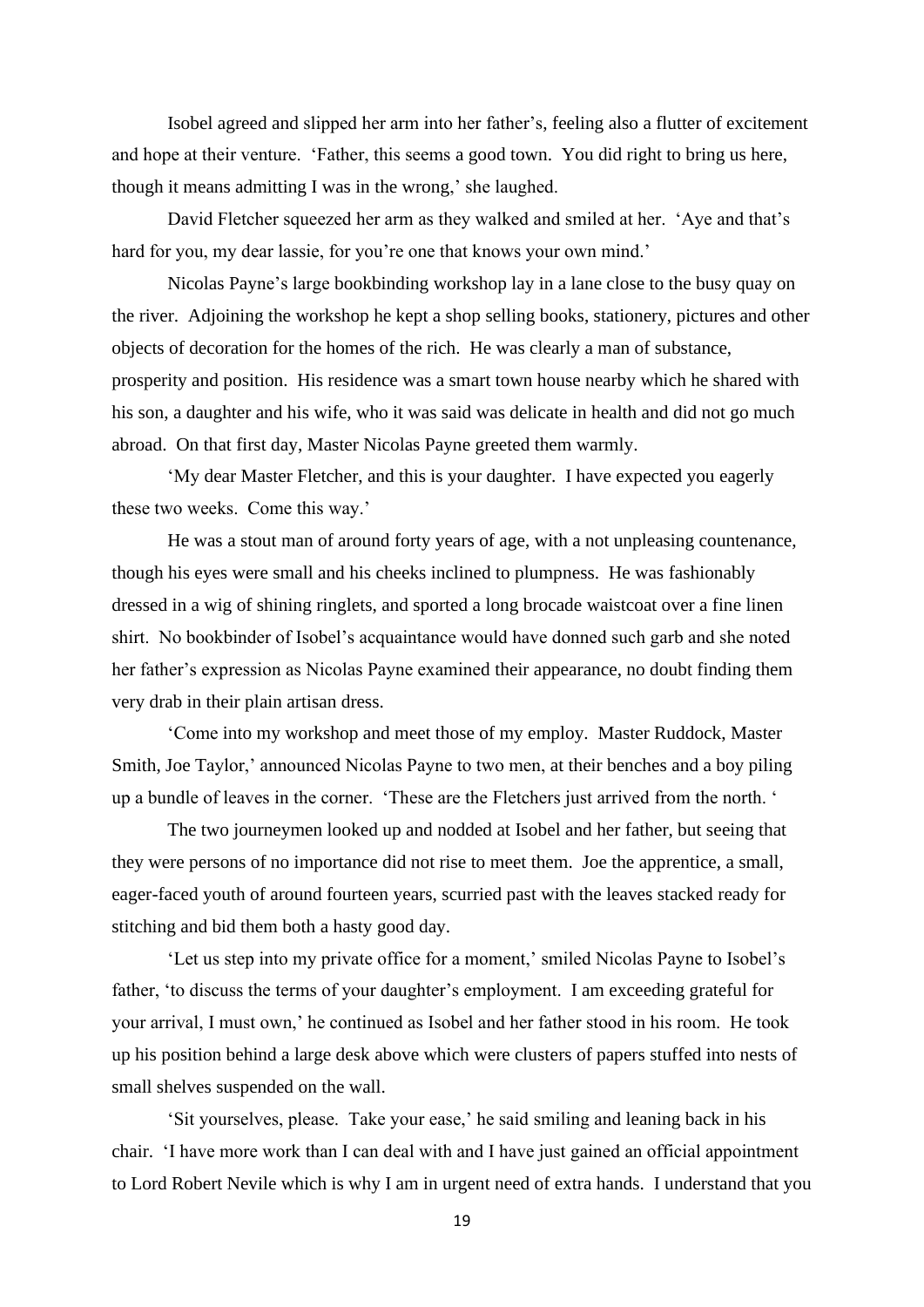have found a patron too, Master Fletcher,' he said, leafing through a bundle of papers on the desk, without expecting any response from Isobel's father who gave him none. 'I find myself with less and less time to undertake any of the work myself, having so much to attend to in the world of commerce, you know. And, my son Francis, who had a mind to follow me into this noble craft has since changed his mind and now fancies himself a scholar. He will matriculate at the university this autumn.' He sniffed with unconcealed pride.

So Isobel started work that very day and her father bid her goodbye to seek out his patron, who lived in a village some miles distant. Isobel stitched all day at the frame, according to the instructions of first Nicolas Payne and then Master Matthew Ruddock, one of the journeymen, a morose individual with hunched shoulders. Her back ached after a time, but she did not dare to rise from her place and walk about, as she did in their own workshop at home. She felt the constraint of the silent industry of the others. In the air hung a certain tension, though she was not sure whether this was her fancy or arose from some ill will towards her, as a foreigner, a woman or perhaps even as a rival.

Throughout this first day Nicolas Payne came several times to the bench where she worked, lingering close and peering over her shoulder. She was glad that her hands were so schooled and skilled in their practice, as she felt her body tighten with unease in his presence. In the afternoon, he did not appear in the workshop and to her relief she was left to work on alone. Near the end of day, however, a stocky, thick-legged young man appeared in the workshop and strolled idly around for a while. He was a youth of around sixteen years of age, dressed in blue silk breeches and an embroidered waistcoat, his long hair curled in the manner of a wig, his round face revealing him to be the offspring of Nicolas Payne.

Isobel, after a quick glance, bent her head again to her work.

'You're the new servant,' came his voice, which made her start for she had not heard or seen him creep so close to her. 'I am Francis Payne, son of the master, in case you were wondering. And who are you?'

'Isobel Fletcher, bookbinder, late of the city of Edinburgh,' she replied, keeping her hands on her work and returning his look with one which she hoped veiled her irritation at his arrogance.

'Oh, indeed,' he replied, 'but as a woman, you must needs know your place in this workshop. Still, I can see why father engaged you, I'm sure. I hope he finds your work as agreeable as your face.'

Isobel bit her lip and kept her head bent to the leaves of the book she was working on, hoping that he would soon lose interest and leave her. He lingered only a few moments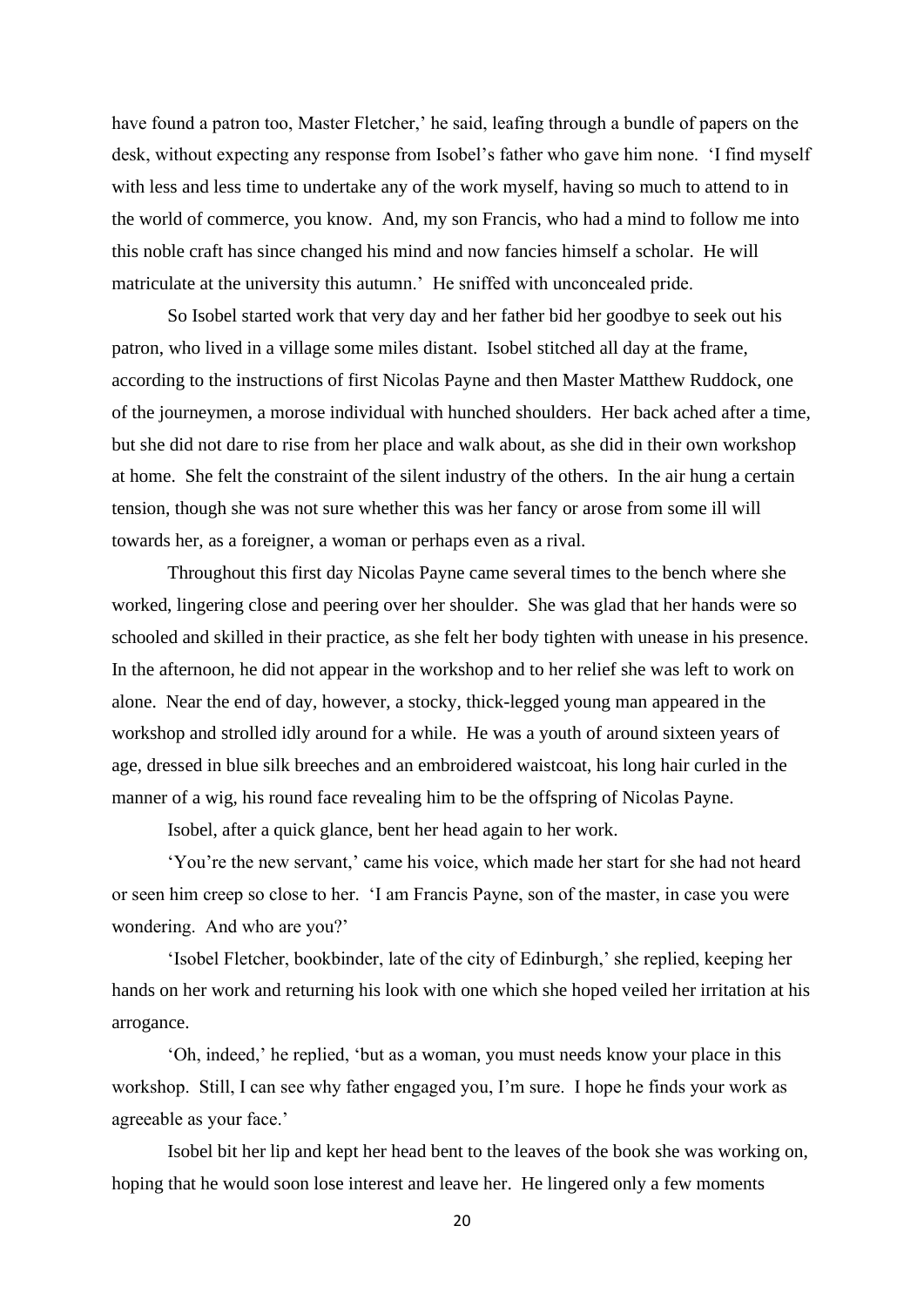longer before quitting the workshop by the door he had entered. Weary with the strain of her first day and with a troublesome sense of unease, she finished the last job on her bench. Master Ruddock showed her the routine for locking and securing the workshop, should she ever be the last to leave.

'Good night, Mistress Isobel,' said Joe tugging off his apron. The two journeymen nodded curtly as Isobel left the shop.

On her return to their apartments that evening, Isobel was greeted with the pungent smell of a lamb stew and the sight of her mother stirring the pot on the fire. Jean Fletcher seemed cheered, as she had spent some of the day with a kindly widow, one of their neighbours, who had offered her some work at plain sewing. David Fletcher too had met his patron and was to start early the next day in his library.

'Well it seems, though we are far from home, that we have much to be thankful for,' said her father lighting his pipe as they sat round the fire after a hearty supper. Isobel was pleased to see her parents more at ease, though her relish of the meal had been less joyful than theirs and her disquiet remained. But she collected a needle and thread to mend an apron and a shift which were torn and settled with them beside the fire.

'Aye, David, that's true,' said Jean stabbing her needle into her work. 'But Isobel, lassie, you're close and quiet tonight. Will you tell a little of how you are faring with Master Payne.'

Isobel longed to unburden her mind of her uncomfortable thoughts, to reveal her anxiety and some of the distaste she felt for her employer, but what could this do but harm? She must work, they all knew that, for they had only a meagre sum of money left and another week's rent on their rooms to pay in a few days. How could she tell her parents of her employer's lechery, his arrogance and contempt for her skills? No, she would bite her tongue and submit. These and other secrets she must lock away and turn her mind only to her duty and her toil.

'It's good to be occupied all day,' said Isobel with an attempt at brightness, 'and soon I will receive my wages, so we can sup well again.'

Isobel could feel her parents' eyes upon her but she kept her head bent on her mending.

'Is he a good master? And what of the journeymen?' persisted her mother. Isobel felt her irritation prickle and longed for some solitude. What more did her mother want of her?

'There's little to say. I'm employed in my craft. Is that not enough?' she replied, regretting her sharp tone as soon as the words were out. Now the atmosphere was tense with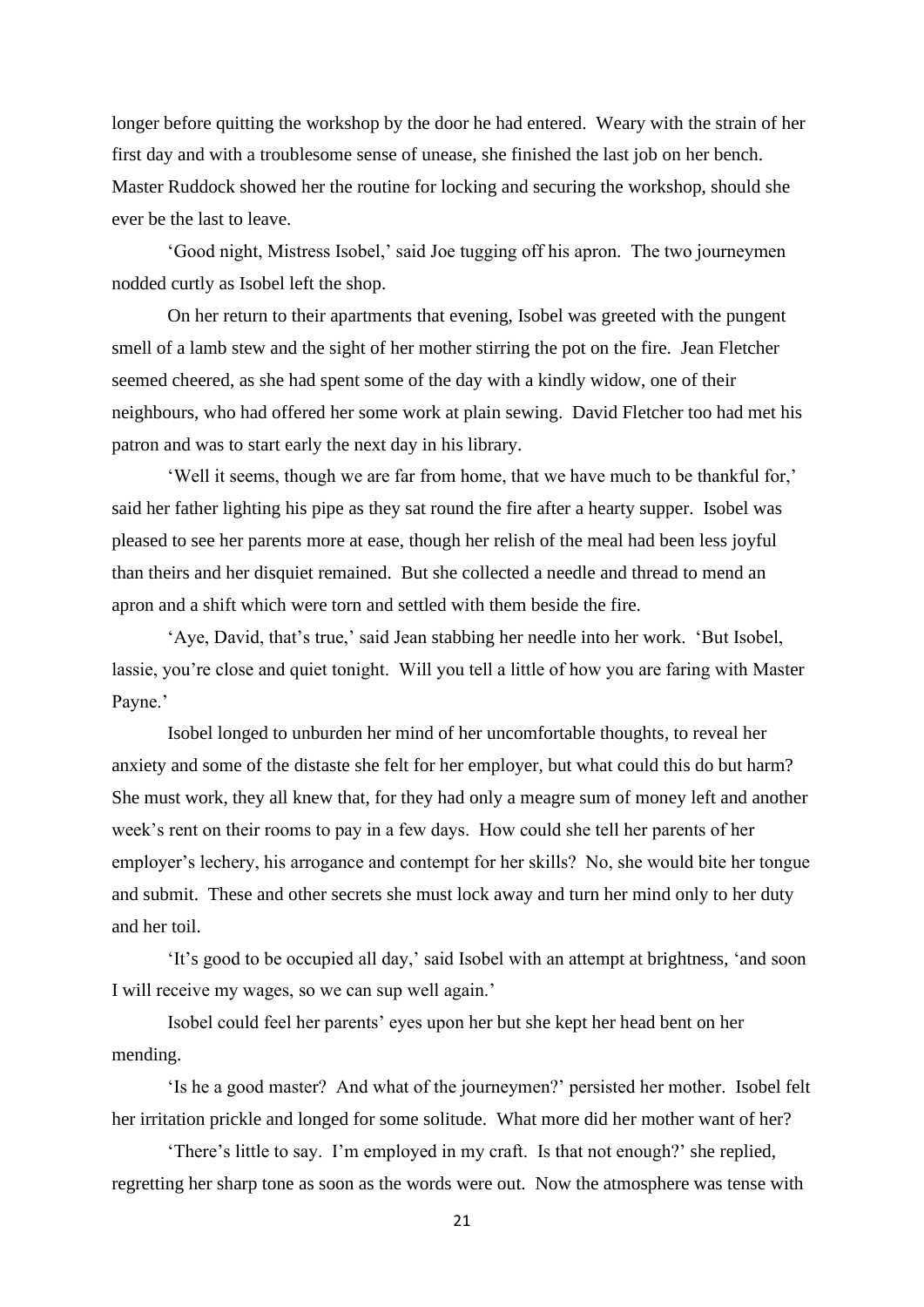unspoken thoughts. A little later her mother sighed and bid her good night, taking herself to the small side chamber, where her parents slept.

'Good night to you, lassie,' said her father, knocking the ash from his pipe into the fire and following his wife to their chamber.

'Good night, father,' said Isobel watching him retreat. Then she rose to rake the coals and remove her apron. Carrying a basin to the table, she splashed some water from a jug into it to wash herself and removed her gown. Opening the neck of her shift she wiped her face and neck, shivering as the cold water tingled her skin. As she stroked the cloth over her throat and on to her breasts, she wondered how it would feel for a man to touch her there, kiss her with his mouth. She squirmed at the thought of Nicolas Payne's plump lips on her skin. But John, what she would give just for a touch of his hand. How she wished he had kissed her, had held her close to him, his body against hers so that she might relish those sensations now in his absence. She would write to him that night.

Once the quiet murmuring of her parents' voices had subsided, Isobel went over to her small wooden cot bed in the corner of the kitchen and from beneath it, drew out her box. Underneath her linen lay the rolled paper which she carefully unwrapped. She remembered with gratitude how Master Hutchinson had sold the portrait to her on the eve of their departure from Edinburgh, for the few coins she had remaining, no doubt out of pity for her plight and her poverty. The steady, serious gaze of John's eyes met hers and she imagined him for a moment, there with her in this quiet room, listening intently as she told him her thoughts. She tried to recreate the sensation of his hand on hers and the tenderness of his eyes.

What a poor thing a letter was, she thought, when what she craved was his physical presence, to breathe his air, hear his words, touch him. All she could do was to commit some small part of her feelings to paper and hope that he would know the true depth of her love. She wrote her letter and sealed it, then kissed it, thinking of how his fingers would soon touch the place where she had laid her lips. She placed the paper in her apron pocket, to take to the post the next day, folding this carefully to keep it out of sight, not wishing her parents to know of her correspondence with John, for fear of their anger or disapproval.

The next day at the workshop, Nicolas Payne was there at her bench again, staring at her work, leaning over her on the slightest pretext. She tried hard not to recoil from him but could not help the way her skin prickled at his nearness. His stout body exuded a cloying warmth and she breathed the musty smell of his velvet coat. She felt her throat tighten.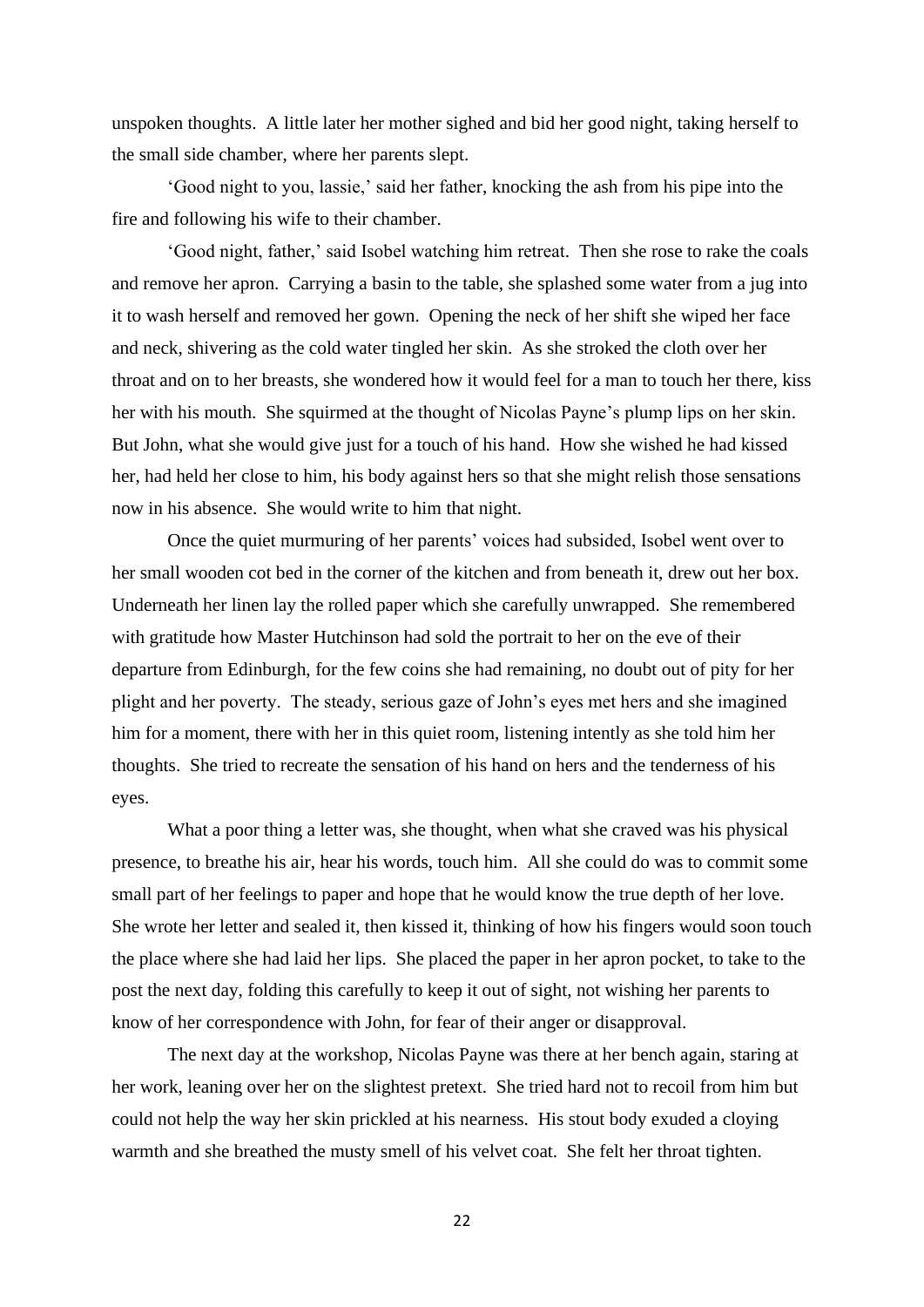'My dear,' he said quietly to her, 'I have not seen a woman with your skill. Such delicate hands, a little roughened by labour, inevitably, but with some smooth unguent, no doubt they could become velvet again, like a lady's. What pleasure these could give.'

Isobel kept her head bent to her work and swallowed hard, willing him to remove himself, to leave for a meeting or an appointment or to attend to a customer.

'Have you much business today, sir?' she said without looking at him.

'No, my dear. I am pleased to say that I find myself at leisure. I may perhaps take up a little work here beside you, for even I must practise my skill. You may learn a little from working alongside a master of his craft.'

'I have done that many a time, sir,' replied Isobel, feeling her colour rise, 'for I have worked alongside my father since my youth.' She heard a sharp edge in her voice and hoped that he had not detected it.

'Hah!' he laughed and his heavy hand came to rest suddenly on her shoulder, his fingers like plump sausages. 'Your youth? You're no more than a pretty little wench. How old are you, Isobel Fletcher, if I may know?'

Isobel took a deep breath and was about to reply, but was mercifully relieved from more converse with Nicolas Payne by the approach of Master Ruddock, the grey-faced, taciturn journeyman.

'Master, if you please to come and look over the job for Lord Cornwell.'

Nicolas Payne sighed. 'Yes, yes, Ruddock, I will come directly.'

Isobel looked up at the journeyman whose eyes softened a little, with a look of something she took to be sympathy, in the brief moment of their exchange of glances.

'Carry on, my dear,' said Nicolas Payne to Isobel, as he rose. Out of the sight of anyone else, he brushed the back of his hand against her cheek.

Isobel prayed silently that business or anything would take him away and was glad to note the arrival of several clerical gentlemen intent on consulting him. He was therefore occupied in his office for most of the day.

The apprentice, Joe, was a likeable boy with whom Isobel could converse with ease, though he was kept busy by the journeymen all day. Joe was mixing up glues one day, close to Isobel's bench and he turned to her.

' Ain't never seen a woman at this trade, Mistress Isobel.'

'Yes, I suppose it's not usual, Joe, but many women work in other crafts and occupations, do they not?'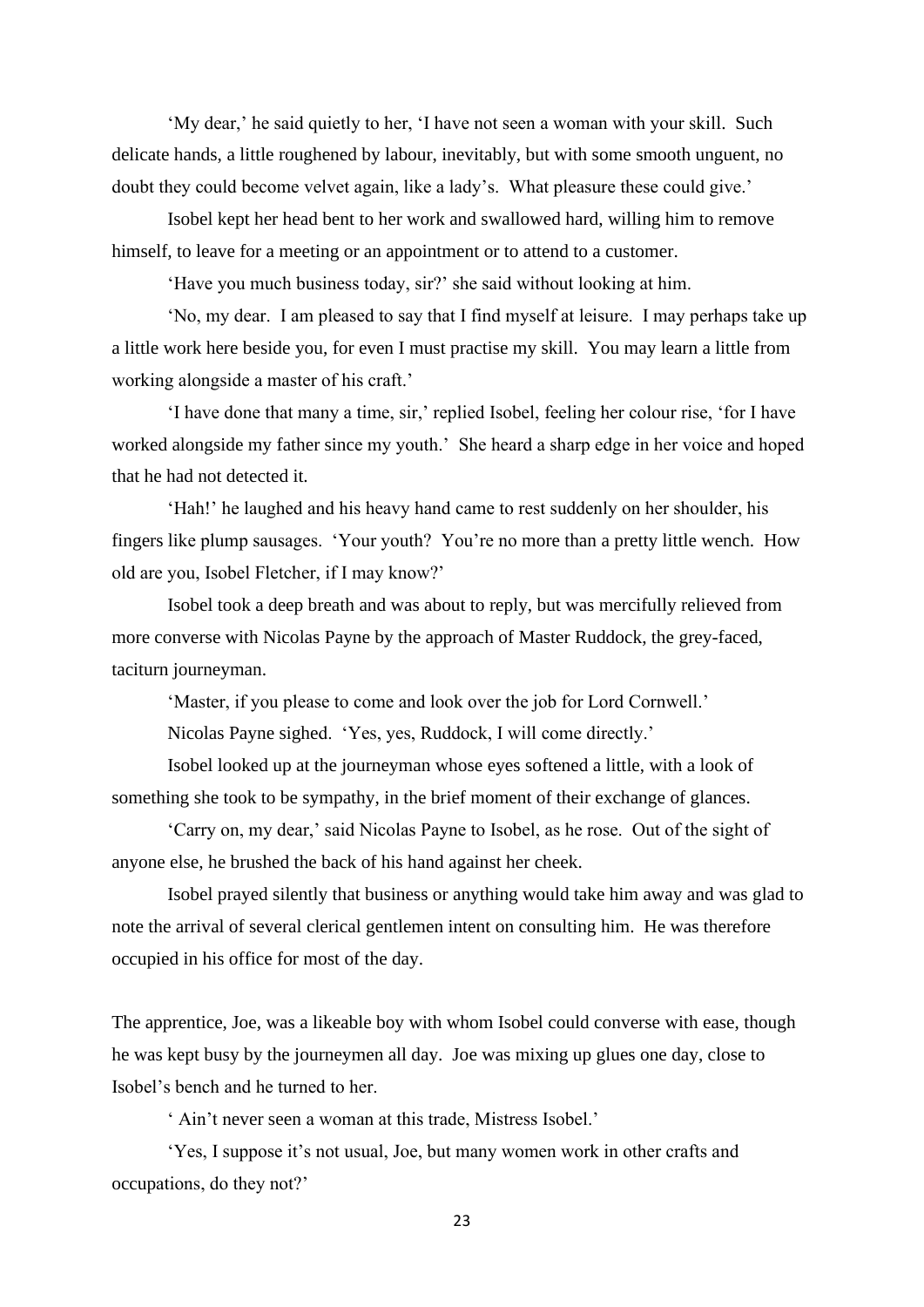'Yes, I s'pose, but don't you want to be married?' he said.

Isobel smiled. 'Why Joe, are you asking for my hand?'

'No Mistress, I mean well, I ain't set up like−'

'I'm jesting, forgive me Joe,' she laughed.

The boy grinned back at her through his blushes. 'Well, I wouldn't mind a wife, if she was as pretty as you,' he said, sneaking a glance at her.

'Joe, what a flatterer you are, and so young.'

They laughed for a moment together, he stirring the glue pots with more vigour.

'Joe, do you ever see Mistress Payne? Does she never go abroad, or visit the workshop?' asked Isobel, curious to know what sort of woman was wife to her master.

'No, she's not been seen out of doors for, well, don't know how long. She's very sick and poorly, they say.'

'Just like his last two,' muttered Master Ruddock, who had risen from his bench and looked across the workshop at them.

Joe's stirring hand speeded up again at the sound of the journeyman's voice.

'Stop your gossiping, boy, or you'll not be long for this world, like poor Mistress Payne.'

'Pardon me, Master Ruddock. I was distracting Joe from his work,' Isobel said, unconvinced that the journeyman's coarse tongue was a true reflection of his character.

'Shouldn't be women in the workshop,' he said. 'Distracting, that's what it is, though I ain't faulting your work, Mistress.'

They all turned to their labours again without further talk and Isobel thought that, in the absence of Nicolas Payne, the workshop was perhaps not such a bad place to be. To discover more of her employer, however, only increased her anxious curiosity as to his true character. He had buried two wives and his third was bound very soon, so it seemed, to suffer the same fate. She could only hope that her employer's interest in her would soon wane when he found her unresponsive to his attentions.

A week later, Isobel was walking home, fatigued from her day's work but untroubled by Nicolas Payne who had been absent on business for much of the last few days. The mildness of an early summer evening in the growing dusk calmed her as she passed the gateway to one of the colleges which led into a quiet green square and beyond to a magnificent turreted building. A group of dark-gowned students, books in their hands, laughing heartily at some shared pleasantry entered by this gateway and she watched as they ambled along the path to